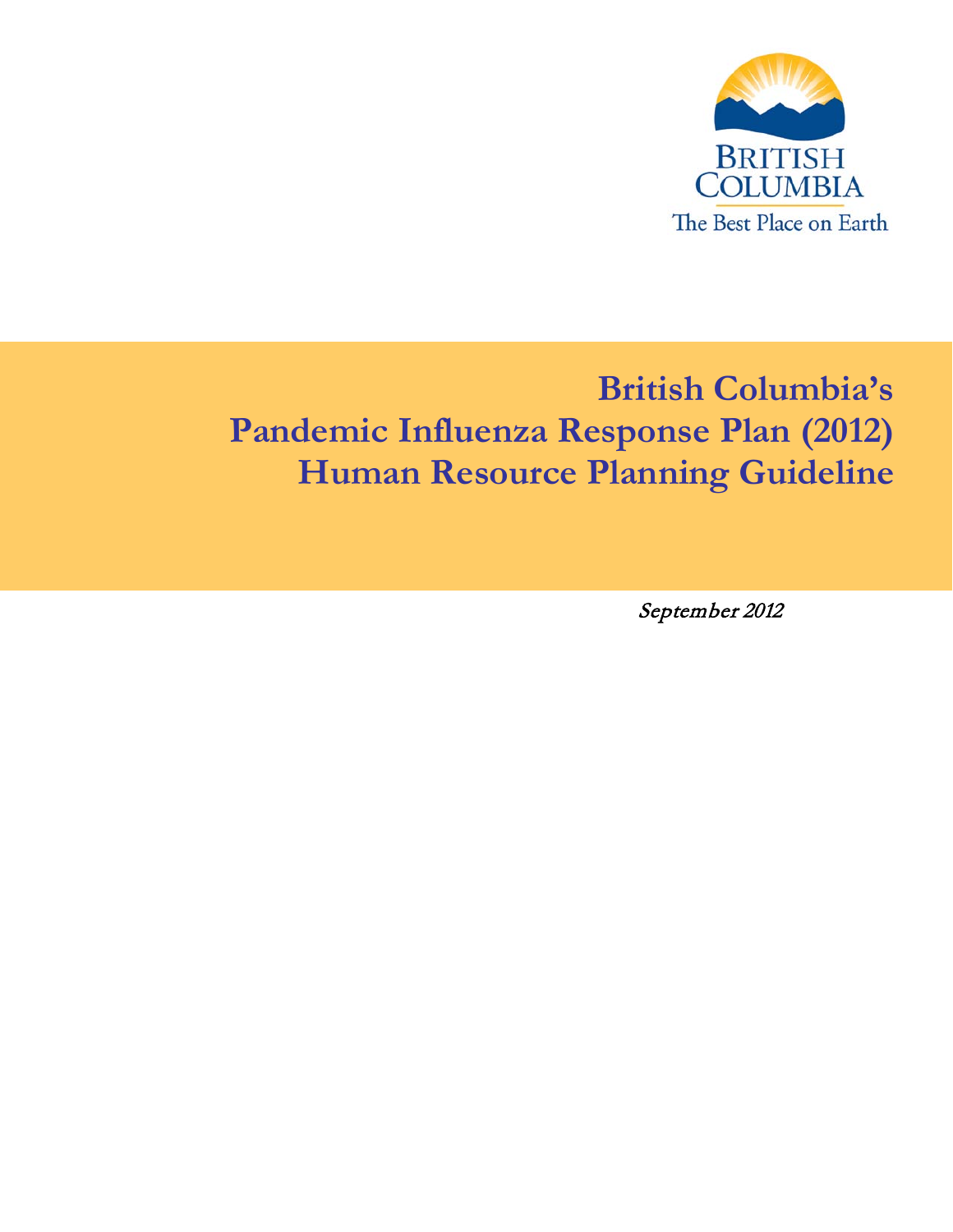# **TABLE OF CONTENTS**

| 1              |                                                                          |  |
|----------------|--------------------------------------------------------------------------|--|
| $\overline{2}$ |                                                                          |  |
| 3.             |                                                                          |  |
| 4.             | Competency-based Approach to HR Pandemic Planning in BC 10               |  |
| 5.             | Key Competencies Required During Pandemic Influenza 14                   |  |
| 6.             |                                                                          |  |
| 7.             | Organization, roles, responsibilities, and decision-making - Pandemic 17 |  |
|                |                                                                          |  |
|                |                                                                          |  |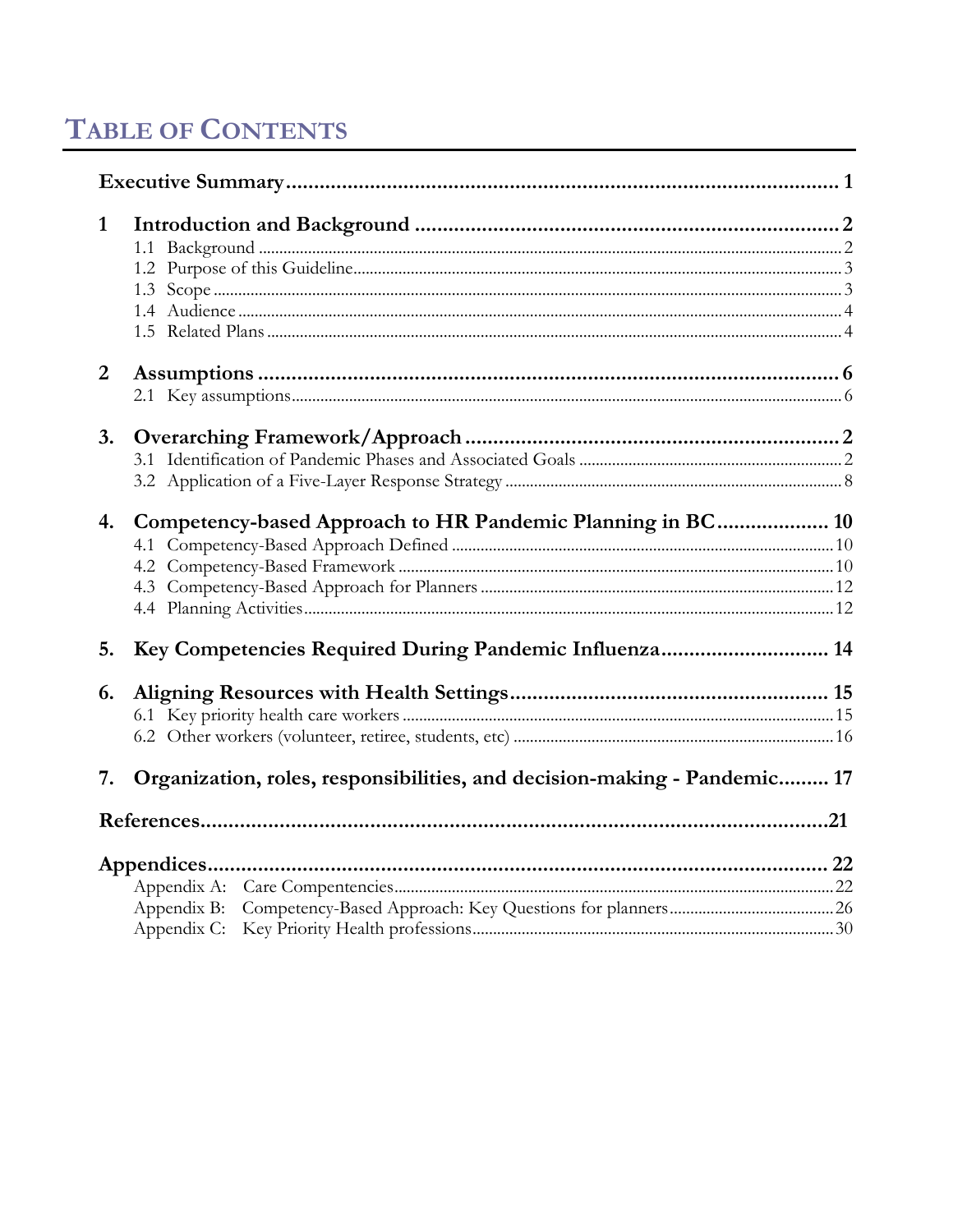# <span id="page-2-0"></span>**EXECUTIVE SUMMARY**

On June 11, 2009, the World Health Organization raised the level of pandemic influenza alert for H1N1 influenza A to pandemic phase. BC subsequently updated and completed the web-based BC H1N1 Pandemic Response Plan (2009). This Plan was used to assist the Ministry of Health, the former Ministry of Healthy Living and Sport, and the health sector to mount a response to the second wave of the H1N1 Influenza outbreak in Fall 2009.

The response to the H1N1 pandemic experienced in 2009 was recognized as an opportunity to review British Columbia's health care human resource plans and preparedness and to determine what could be improved in a future response to another pandemic or other public health emergency.

Preparation for a future pandemic response is a collaborative effort involving representatives from health care unions, professional organizations, Worksafe BC, Human Resources (HR) and Labour Relations Leaders, health authorities and many other parties. The purpose of this guideline is to provide an overall approach to health human resources planning in the BC health sector in the event of an influenza pandemic. The guideline is intended to support health authorities in the planning and deployment of the right health human resources in the right time should a pandemic occur.

The BC health sector approach to HR planning and managing a pandemic influenza is as follows:

- 1. Identify and assess pandemic phase (Inter-pandemic period, Pandemic alert period, Pandemic Period, Post pandemic period): Plan an appropriate response within each phase to mitigate specific risks;
- 2. Apply a five-layer response strategy: BC's health authorities will undertake a five layer response so that an adequate supply of health care workers is available during a pandemic event.
- 3. Consider a competency-based approach to HR planning (layers 4 and 5 in the 5 layer response strategy): The framework for competency-based planning (Tomblin Murphy et al., 2006; 2009) is a guide to a collaborative approach to deploying staff during a pandemic. Health care planners and employers play a key role in identifying the competencies required during an influenza pandemic, while the professions and health care providers play a key role in assessing their competencies and determining how their knowledge and skills can best be used.

This Human Resource guideline is a working document that will be updated to meet the ever-changing challenge of pandemic influenza planning and preparedness. This document provides the foundation for a proactive strategy that starts with the creation of awareness for stakeholders of the importance of building human resources capacity in the event of a pandemic.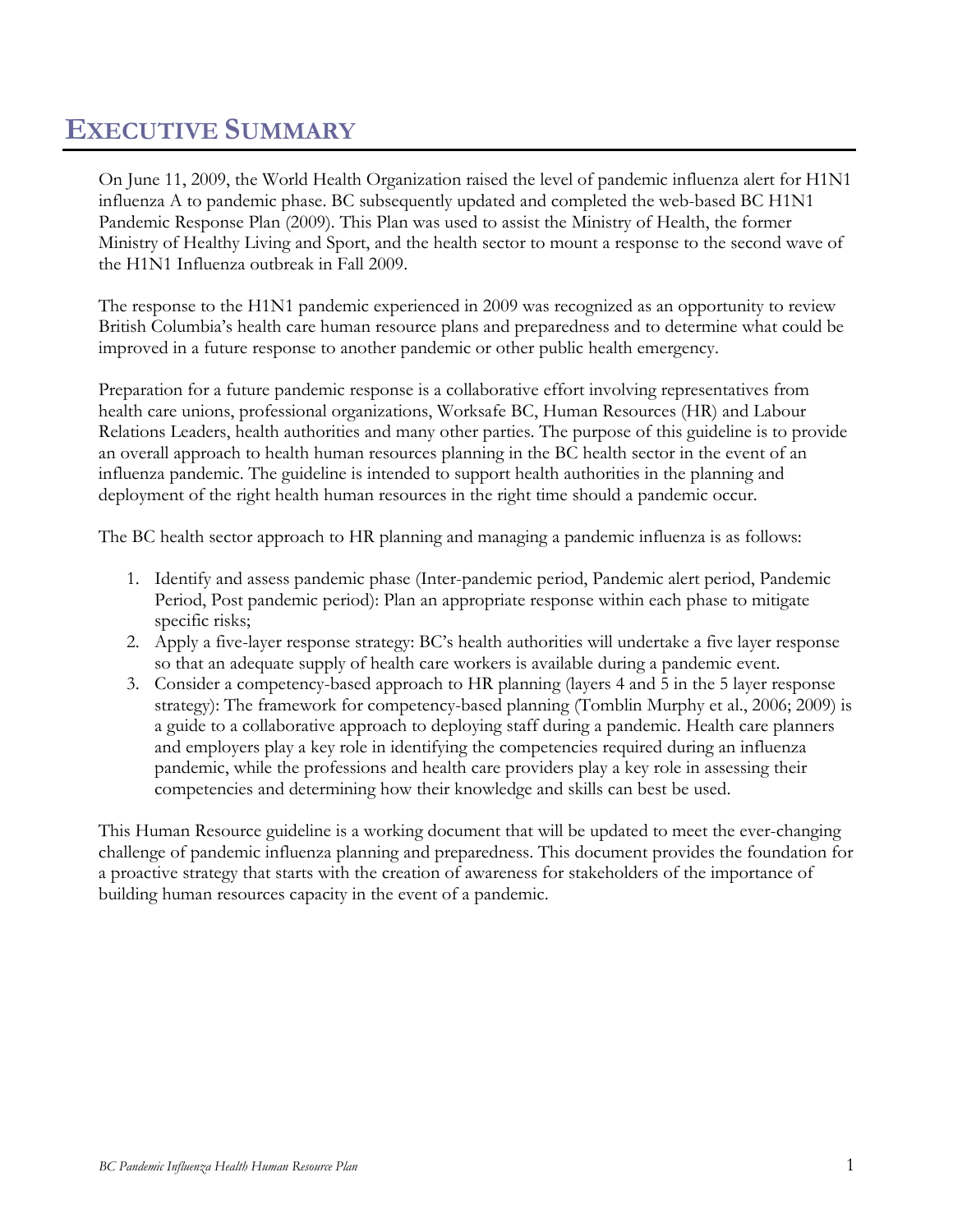# <span id="page-3-1"></span><span id="page-3-0"></span>**1.1 Background**

A pandemic influenza is a global outbreak caused by a new influenza virus that spreads easily from person to person, and causes serious illness because people have little immunity to the new virus. Influenza viruses periodically cause worldwide epidemics, or pandemics, with high rates of illness and death. A pandemic can occur at any time with the potential to cause serious illness, death, and extensive social and economic disruption throughout the world.

Experts agree that future influenza pandemics are inevitable, but the timing and severity of the next pandemic cannot be predicted. Because there may be little warning, contingency planning is required to minimize the potentially devastating effects of a pandemic influenza.

Most experts believe that it may only take from one to six months from the time a pandemic influenza strain is first identified globally, to the time that outbreaks begin in the province. Within three months from arrival in BC, most communities in the province will be affected, and the impact could continue for six months or more.

In the context of preparing for a pandemic event, planning for internal medical system redeployment may not be the most appropriate or practical strategy in a system that may already be operating at maximum capacity.

In the lead up to the 2009 H1N1 pandemic influenza, health human resources planners did a considerable amount of work to develop a Human Resources Framework, several policy changes and a series of health human resources planning guidelines.

Following the H1N1 pandemic, the Ministry of Health Services (MoHS) and the former Ministry of Healthy Living and Sport (MHLS)

conducted an After Action Review (AAR) process, led by the Emergency Management Unit, to identify challenges, propose measures to counteract problematic elements, and obtain lessons learned.

The key priority deliverables concluded from the AAR include:

- Establish processes to improve information sharing and availability of data among various groups of health care providers
- Include primary care, public health, acute care, and critical care health professionals in future emergency response planning efforts
- Develop ethical decision-making guidance

resources that includes a ventilator decision support tool

- Develop a more formalized plan for data, status, and information reporting requirements and revise existing guidelines to ensure reporting accountability
- Increase utilization of general practice physicians, pharmacists, Licensed Practical Nurses, and additional non-traditional vaccine providers for the delivery of vaccine
- Create internal MoHS medical consultation capacity for the decision-making process and approval of clinical guidelines
- Increase information available on the influenza information websites for all health professionals.
- That the BC Pandemic Influenza Preparedness Plan requires that each regional health authority develop a "communications plan" or information strategy.
- That local government should meet with the health authority and review the current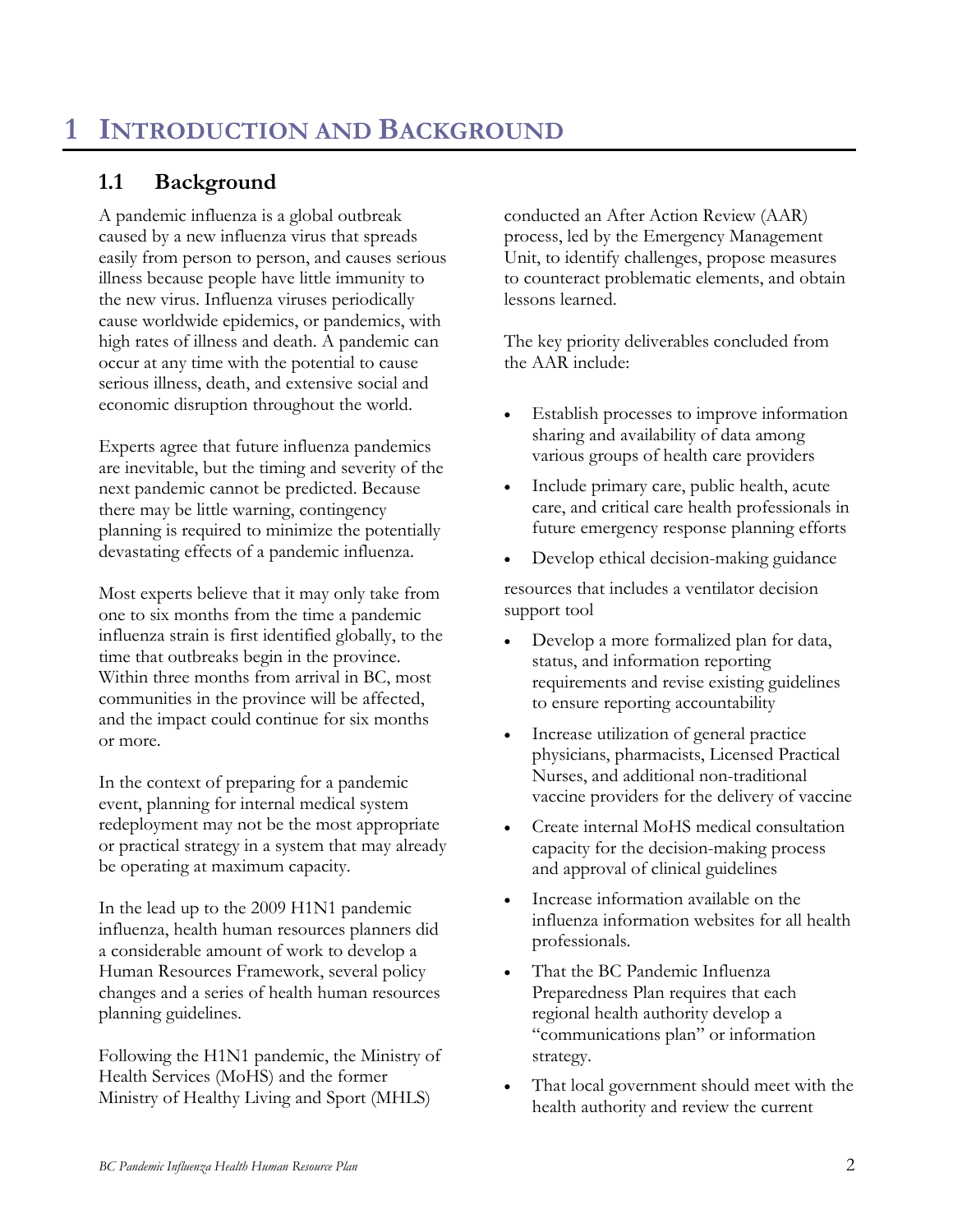health Communication Plan to ensure the strategy addresses the needs of the local government.

Taken together, the 2009 planning and AAR outcomes have been used to determine what could be improved in a future response to another pandemic or other public health emergency. This forms the departure point for this planning guideline.

# <span id="page-4-0"></span>**1.2 Purpose of this Guideline**

The purpose of this guideline is to provide an overall approach to health human resources in the BC health sector in the event of a pandemic influenza.

This document is designed to help the BC Ministry of Health, Health Authorities and other health sector organizations providers (e.g. not for profit, affiliates) to deploy the right health human resources at the right time should a pandemic influenza occur. This includes a competency based approach (Tomblin Murphy et al., 2006; 2009) to increase the utilization of general practice physicians, pharmacists, Licensed Practical Nurses, and additional nontraditional vaccine providers for the delivery of vaccine and other services required.

The response to a pandemic influenza in BC requires collaboration between the provincial government, health authorities and health sector organizations at all levels together with many partner organizations and the public. This guideline is therefore aimed at aligning these stakeholders around a common strategic approach.

The guide is based on the BC Ministry of Health and the health authorities' own pandemic-related preparedness, decisionmaking and actions to achieve the following objectives:

- Optimize the ability of the health system to deliver the required services
	- Prioritize services programs and services need to be prioritized and reduced/or paused to focus all available resources on critical response activities (such as immunization campaigns)
	- Identify skills / competencies required during the stages of the pandemic
	- Identify re-deployment options (i.e. existing administrative staff who can redeployed such as nurse managers) – reassign from one program to another
- Surge triage scale down selected services to free resources for the most important use
	- Maximize the availability of health care workers to deliver required services
	- Maximize use of existing mechanisms for example, defer leaves, restrict out of province travel, maximize casual pool, shift temporary work arrangements from part time to full time, maximize overtime, alternate work schedules
	- Access potential new HR supply recent retirees, health students, faculty, use of volunteers
	- Look to private and non-profit sector for innovative solutions – temporary workers (i.e. hotel staff for food service and housekeeping services, culinary schools for food services, private janitorial businesses, etc.)
	- Use other professions as potential immunizers (i.e. Dentists) and look at regulatory change requirements
- <span id="page-4-1"></span>• Recruit additional workers/volunteers and to manage the training/orientation and assignment of work/services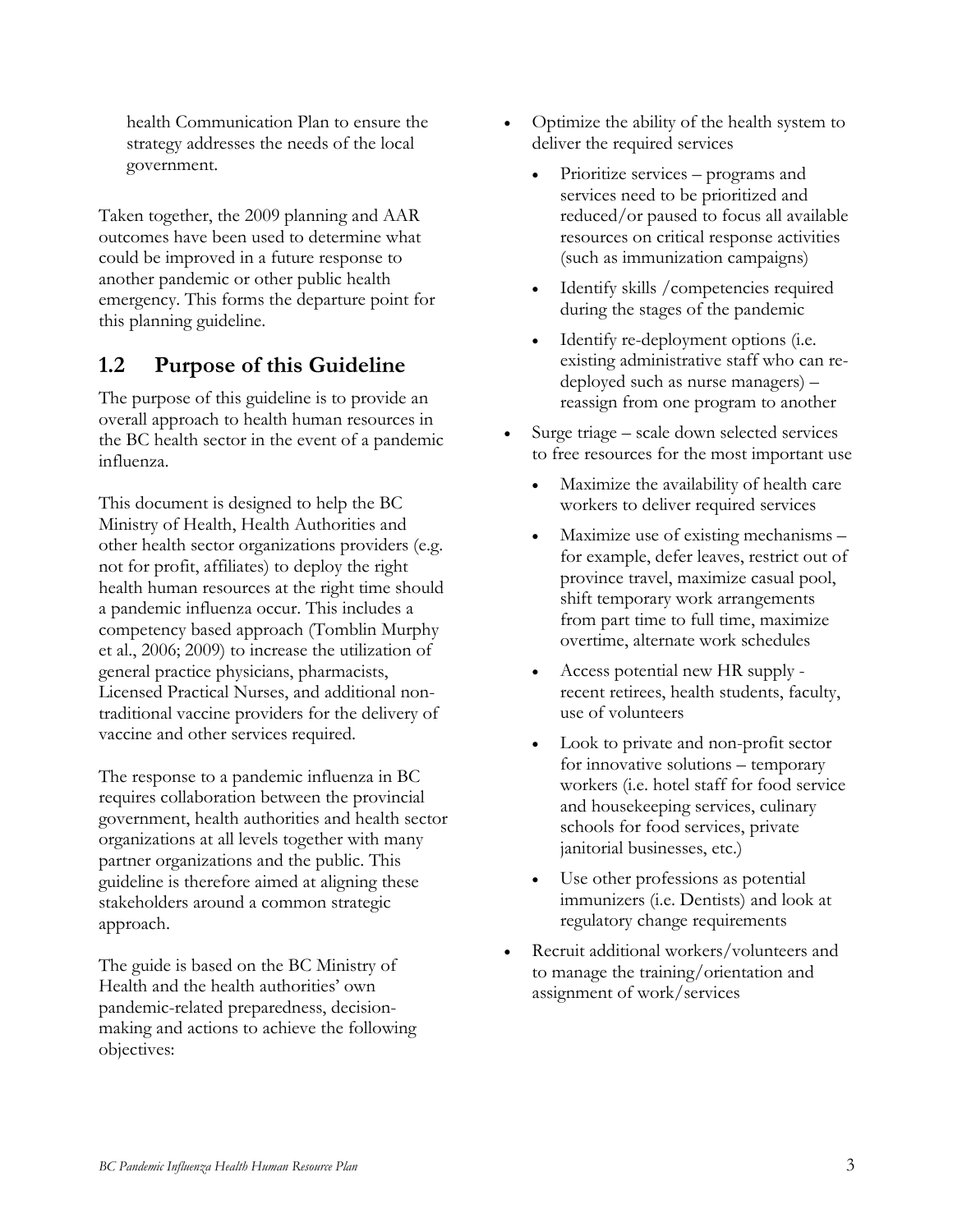# **1.3 Scope**

The following elements are in scope:

- General principles for the health sector including the Ministry, Health Authorities and the health facilities (note: although other health sector organizations providers are not the primary audience for this document, the details contained within may be used for their planning purposes, as well)
- Direction and guidance to foster a consistent approach across the health system
- General guidance to redeploy health human resources based on their competencies during a pandemic influenza
- Considerations for moving towards a competency based model for the province which serves as the basis for health authorities' planning

The following elements are out of scope:

- Process for pandemic influenza planning at health authority level
- The requirement for other health sector organizations providers to do pandemic influenza planning
- Planning for other pandemics
- Operational implementation including human resources deployment plans at the health authority level
- Inventory of detailed modeling/ staffing numbers

### Scope Assumption:

While a strategy to update plans on a regular basis would be within scope of this guide, the assumption is that there will be an over-arching provincial strategy that identifies the cycle for updating all pandemic planning documents;

therefore a strategy to refesh the BC Pandemic Influenza HHR Plan is not required.

# <span id="page-5-0"></span>**1.4 Audience**

This document is intended to provide a range of information related to pandemic influenza preparedness and response. Users should be aware that this document provides general guidelines only, it is up to each individual organization (i.e. health authority) to develop specific plans to meet their population needs that align with this guideline.

Within each overarching plan, there may be specific strategies for identified groups, including, but not limited to:

- Physician planning
- Pharmacist planning
- Nurse planning
- Non-health service provider planning (e.g. information management, administrative support; etc)
- Contracted staff planning (e.g. housekeeping)
- Volunteer Planning

This guide is intended to assist key stakeholders responsible for preparing human resources pandemic influenza plans to begin to consider utilizing a competency based approach. These stakeholders include, but are not limited to:

- HR managers within each of the health authorities
- Facility and site managers
- Pandemic planners

# <span id="page-5-1"></span>**1.5 Related Plans**

There are other plans that are developed, or are in the process of being developed, that are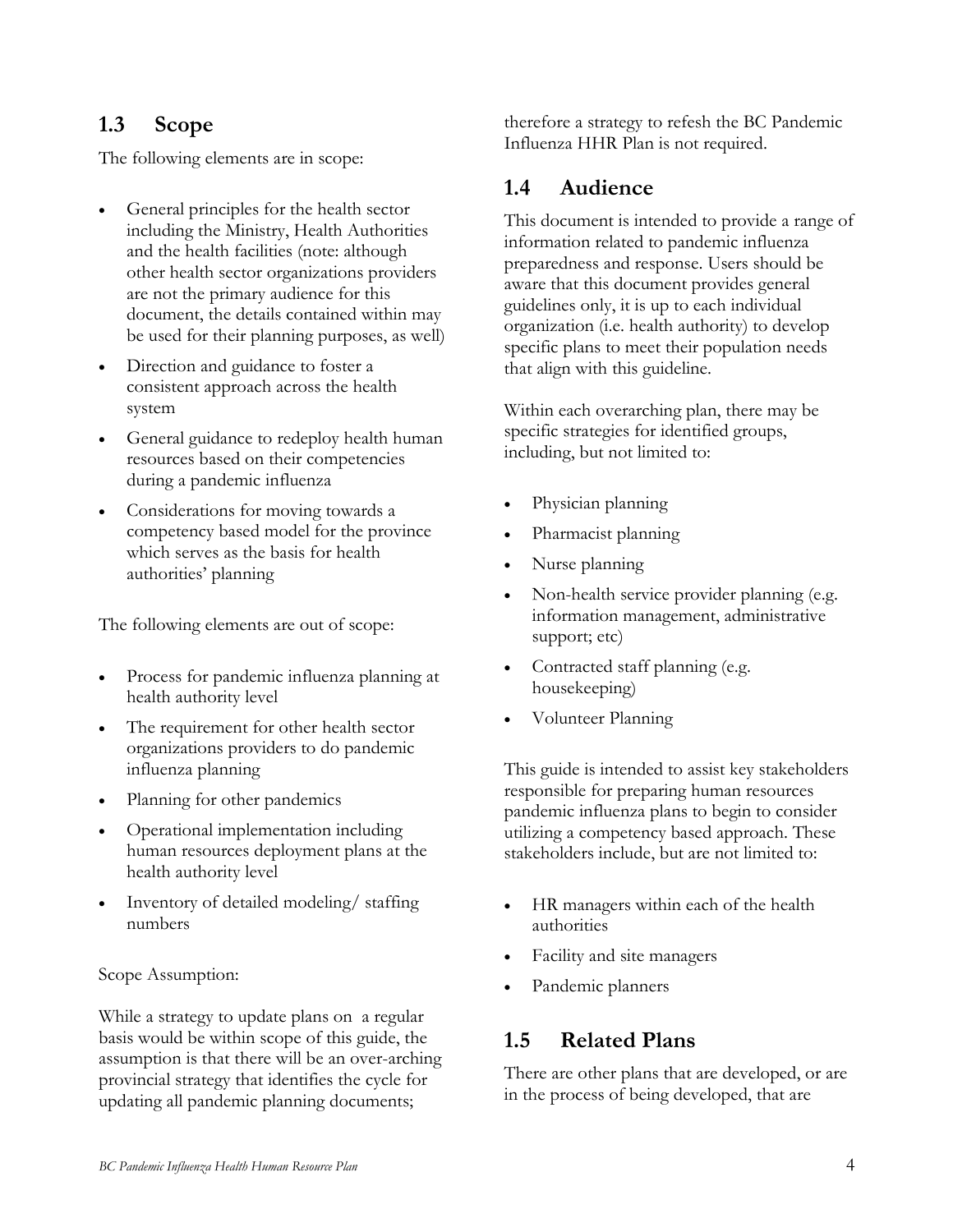recommended to be reviewed in order to inform health human resources planning for the identified pandemic influenza phases:

- Ministry of Health communications and education plan
- Immunization response plan
- Canadian Pandemic Influenza plan
- BC Planning Assumption for Pandemic Preparedness
- Canadian Pandemic Influenza plan, the BC Planning Assumption for Pandemic Preparedness
- <span id="page-6-0"></span>• BC H1N1 Pandemic Influenza Response Plan (2009) – Human Resources Framework
- Dynamic Modeling/Planning Assumptions
- Mass Fatality Plan
- Ventilator Decision Support Tool
- Family Physicians Communications
- Update PPE Recommendations
- Operational Governance Plan
- Management Information and Reporting
- General Plan Update of the 2009 H1N1 Pandemic Plan
- Maintenance Plan for Pandemic Plans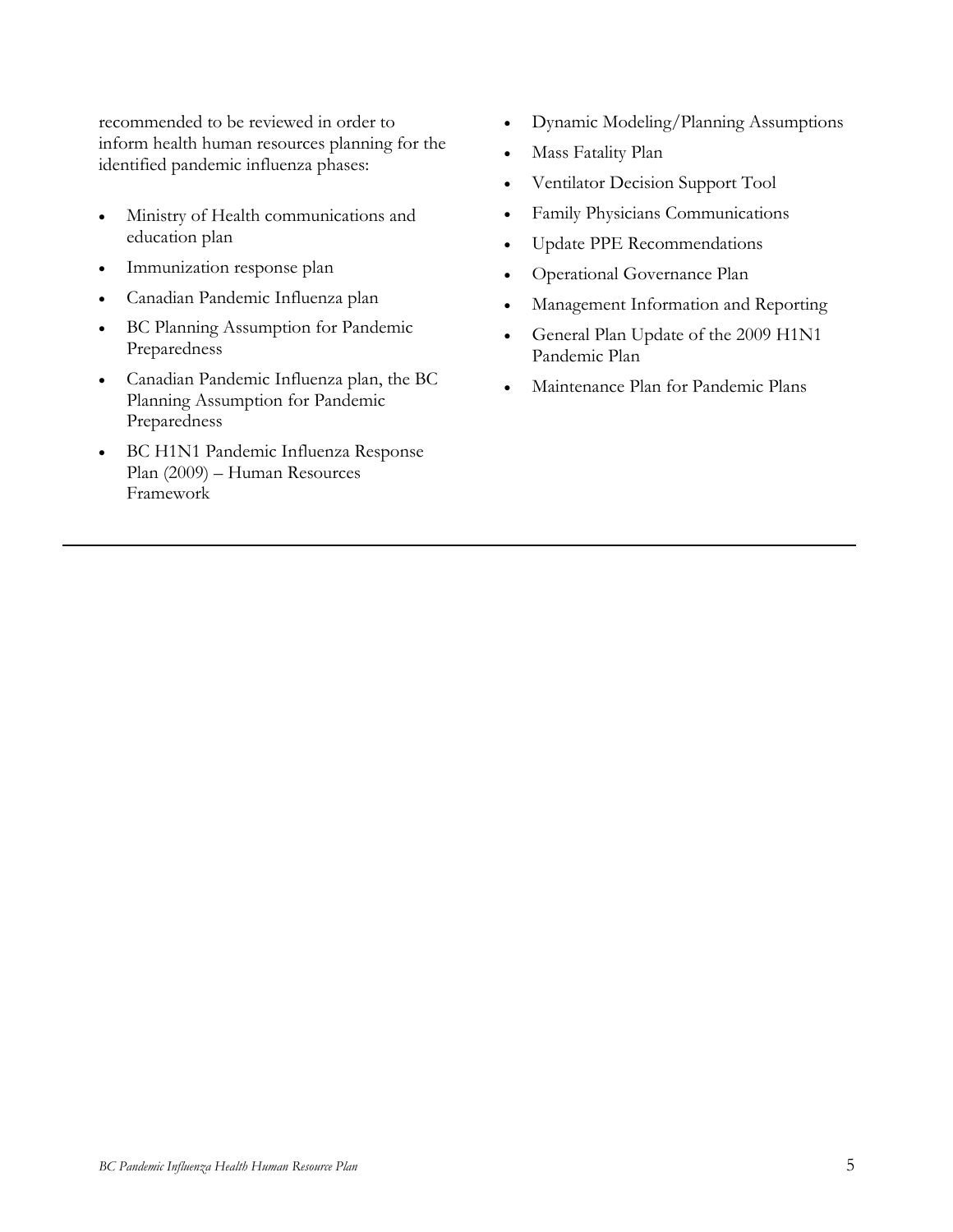# **2 ASSUMPTIONS**

Pandemic influenza does not follow prescribed or even predictable routines. By its very nature, pandemic influenza strikes different communities and populations with varying levels of virulence and rates of infection, often at differing points in time. However, the effect in any individual location can be catastrophic and overwhelming even with the best of preparations.

For this reason it is critical that an effective provincial health sector strategy enables coordination and optimal deployment of scarce resources. The strategy described in this document must therefore be adaptable and responsive to the situation in each health care organization and community within the province.

# <span id="page-7-0"></span>**2.1 Key assumptions**

The reader is directed to the British Columbia H1N1 Pandemic Influenza Response Plan at<http://health.gov.bc.ca/pandemic/response> for links to – the Human Resources Framework and Planning document for the list of previously identified assumptions. Some additional assumptions to consider include the following:

- The general rate of infection of health care workers during a pandemic will be similar to the rate of infection in the community because influenza is a community-acquired disease.
- A pandemic influenza usually spreads in two or more waves, each lasting about eight weeks, either in the same year or in successive years.
- Absentee rates of health care workers who are not sick will be predictable; i.e., those afraid to work, afraid to infect family, and caring for family. Canadian Pandemic Influenza plan for the Health Sector (CPIP)

section 2.4 assumes 20-25 per cent overall absenteeism during the peak of a "moderate" pandemic).

The primary focus of this guideline is to provide the foundation to build a scalable and flexible human resources plan that considers the following scenario:

- BC is assuming two waves, based on the sizes and experience of the waves for the last three pandemics (1957, 1968 and 2009).
- The duration of the waves will be equal to the average of the above three pandemics, as well as the time between waves equal to the average of those three pandemics.
- BC also assumes that time between the first outbreak somewhere in the world and arrival in BC will be as short as that experienced with the 2009 H1N1 pandemic. In other words, the time of arrival will be as short as it was from the first outbreak in Mexico until it arrived in BC a few short weeks later.
- Once the pandemic influenza hits BC, the interventions available for Wave 1 will include anti-viral treatment and public health measures.
- For Wave 2, it is assumed that Canada (and hence BC) will have a vaccine available as well. It is assumed that 75 percent of the population can be immunized in six weeks.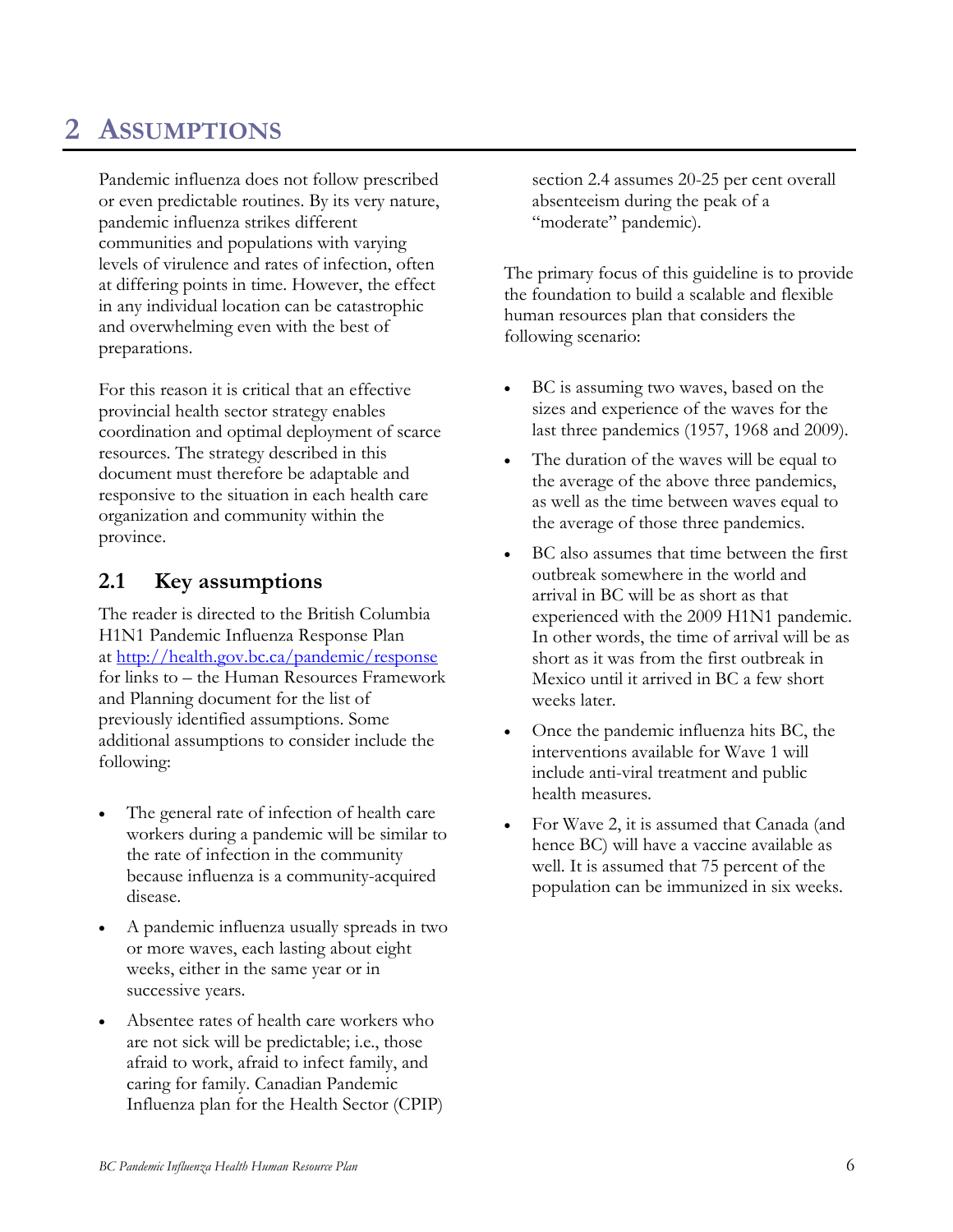# <span id="page-8-0"></span>**3. OVERARCHING FRAMEWORK/APPROACH**

When planning health human resources requirements for pandemic influenza, the approach taken should be driven by both population health needs, as well as how services should be delivered to meet those needs.

The historical approach to planning has typically looked at skills of individual professions, rather than competencies required and who may have the specific competencies.

As the system becomes more refined, we must move towards a competency based approach to human resources planning. Developed by Tomblin Murphy and colleagues for use in pandemic planning Ontario (2006) and Nova Scotia (2009), and being expanded to other conditions and jurisdictions, this approach provides an opportunity to identify innovative ways to deliver services and make more effective use of a wide range of provider skills – including public health skills — rather than continuing to plan based on how, and by who, services are delivered now.

The two key steps within the BC health sector framework/approach to Human resources (HR) planning for pandemic influenza are as follows:

- 1. Identify pandemic phase (Interpandemic, Pandemic Alert and Postpandemic ) in order to plan a response to mitigate specific risks; (see section 3.1)
- 2. During the pandemic phase, apply a five-layer response strategy so that an adequate supply of health care workers is available during a pandemic event. (see section 3.2)

# <span id="page-8-1"></span>**3.1 Identification of Pandemic Phases and Associated Goals**

### **Phases 1-2: Inter-pandemic (Preparation):**

This is the critical preparation stage when potential pandemic influenza is first identified and initial planning begins. It is important that all personnel involved in preparing pandemic influenza health human resources planning (e.g. human resource planners, emergency planners and pandemic managers) within the BC Ministry of Health, Health Authorities and other health sector organizations review this guideline, and other relevant identified plans mentioned, in order to prepare for the actual pandemic phase.

There are three important HR goals within the Inter-pandemic and Pandemic Alert phase:

- To build HR capacity to respond effectively
- To build co-operation among stakeholders – including Unions, Associations and Regulatory Colleges
- To build communication networks to support both HR planning and response

### **Phases 3-6: Pandemict Alert (Response):**

This is the actual operational/deployment stage. The Provincial Health Officer (PHO) will declare when it is time to activate the HR response plans for the pandemic phase.

Within this phase the virus is easily transmitted to and among humans, resulting in increased and sustained spread of the virus in the general population. HR plans will need to be adapted to reflect circumstances and situations as they arise.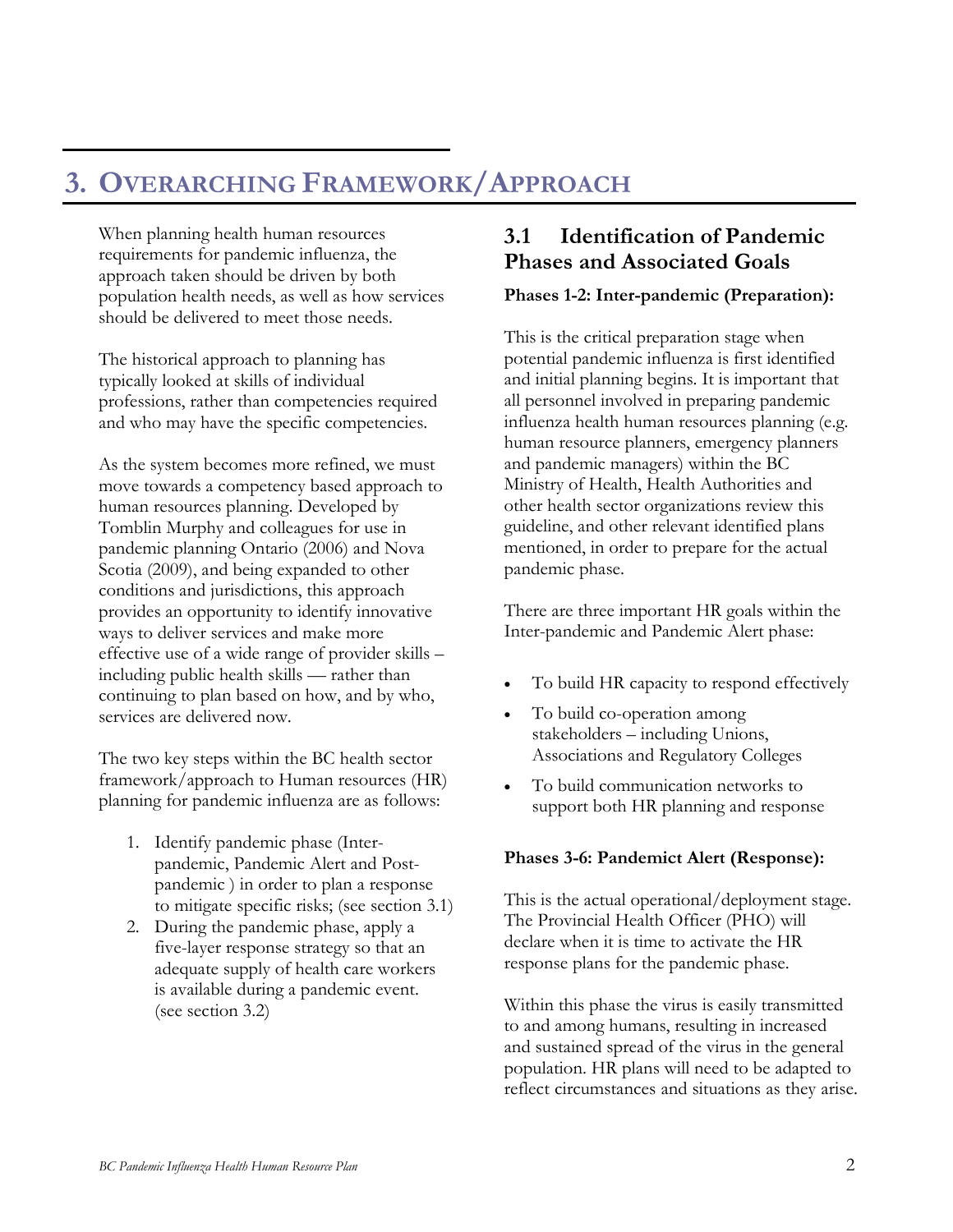In this phase, the five key goals are as follows (see Section 3.2 for more details):

- To protect and support current health care employees to maximize HR utilization
- To maximize hours of work
- To reassign health care workers to perform duties where required
- To redeploy health care workers to duties other than those to which they normally perform
- To recruit temporary healthcare workers

### **Post-Pandemic Period (Recovery):**

The post-pandemic recovery period begins when the PHO declares that the pandemic influenza is over.

An overall assessment of the clinical, societal and health care impact (burden of illness, material and human costs) of pandemic influenza will need to be undertaken. As stated in the BC Pandemic Influenza Response Plan, this will likely be coordinated at the national and provincial levels with input from regional and local authorities. The three key goals for this phase are:

- To de-activate HR pandemic response activities
- To review their impact
- To use the lessons learned to guide future HR pandemic planning

# <span id="page-9-0"></span>**3.2 Application of a Five-Layer Response Strategy**

### **Inter-pandemic and Pandemic Alert Planning and Response:**

The overall goal of pandemic human resources planning is to ensure an adequate supply of

health care workers (HCW) – including volunteers and other service providers - during the pandemic event.

To achieve this goal a five layer approach will be used and implemented on a graduated basis as the pandemic strikes a particular facility or area.

The five-layers are as follows:

| Layer 1: Protect and Support current HCWs in order to maximize supply.         |
|--------------------------------------------------------------------------------|
| Layer 2: Maximize HCWs hours of work.                                          |
| Layer 3: Reassign HCWs to perform their duties where required.                 |
| Layer 4: Redeploy HCWs to duties other than those which they normally perform. |
| Layer 5: Recruit temporary HCWs for the pandemic.                              |

The logic behind the five layers is that there is an inverse relationship between the layers and their ability to provide additional HCW hours to the system; i.e., the early layers produce the greatest yield of the easy-to-gather resources; whereas subsequent layers are successively more difficult to implement.

### **Layer 1: Protect and Support Existing Health Care Workers to Maximize Supply**

The first action to be taken is to protect and support the existing complement of HCWs in order to ensure their health and safety. Keeping current employees as healthy as possible will also assist in maintaining the availability of the existing workforce. Any successes at this level will minimize the number of temporary employees required to be added to the system.

HCWs are protected and supported through a variety of measures, including:

- Health care employee and family education;
- Health care employee personal readiness and resilience;
- Protective equipment and other safety measures;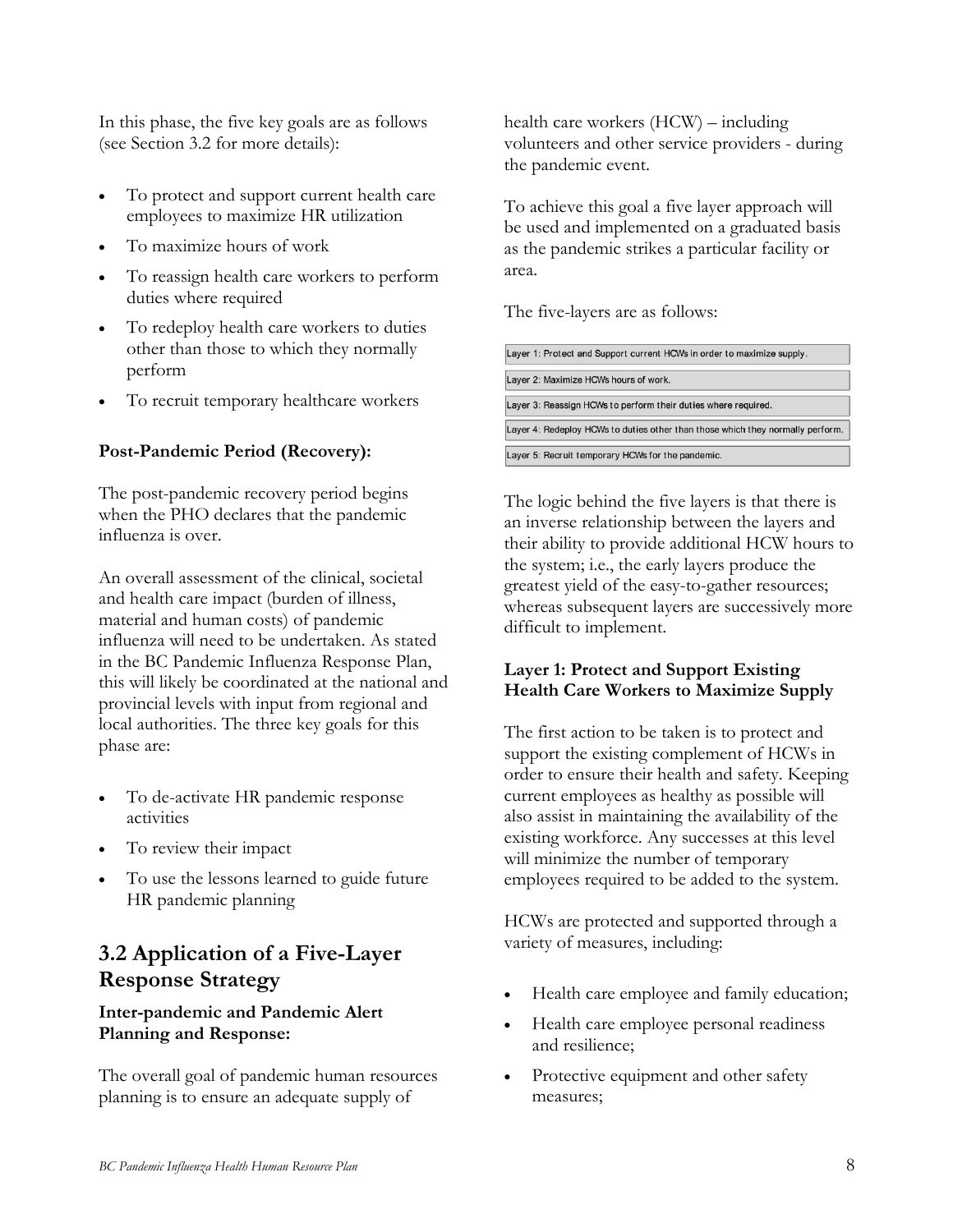- Infection control measures (described in related documents and work packets);
- Employee education programs;
- Resilience-building both for HCWs and their families; and,
- Family support programs that assist the HCWs to focus on work.

## **Layer 2: Maximize Existing Health Care Workers' Hours**

Maximizing existing HCW hours is accomplished through implementing human resource staffing responses under the terms of the existing collective agreements and employment law, such as:

- Utilize casual employees to the fullest extent;
- Increase part-time employee hours to fulltime where possible;
- Maximize overtime;
- Curtail leaves of absence;
- Implement alternative work schedules;
- Reassign health care workers who have commuting issues caused by pandemic; and,
- Offer telecommuting where possible.

## **Layer 3: Reassign Existing Health Care Workers to Perform Their Duties Where Required**

HCWs will be reassigned (within the parameters of their training, licensing, experience or normal duties) based on demand for health services as follows:

- Within existing programs;
- Across facilities; and,
- To temporary facilities to provide services unique to the pandemic.

Reassigning HCWs is accomplished either by supporting operational decisions to reallocate services or via transferring workers under Bill 29 to other locations.

## **Layer 4: Redeploy Existing Health Care Workers to Duties Other Than are Normally Performed**

Redeployment would happen only when all other responses have already been implemented and the pandemic has overwhelmed the ability to supply health care services. If this were to occur, some of the responses might include the following:

- Delegating non-qualified staff to perform regulated functions with appropriate oversight, direction or supervision;
- Deploying health care employees who are not fully trained (e.g. medical and nursing students); and,
- Deploying work teams with full competency in the lead positions only.

## **Layer 5: Recruit Temporary Health Care Workers for the Pandemic**

Recruitment of temporary HCWs is accomplished by adding new staff through a variety of means, including:

- For licensed positions, recruit trained but not currently licensed staff (e.g., resignees, retirees);
- Recruit partly trained staff (students) from the various HCW training programs;
- Conduct rapid licensure of foreign trained professionals and other professions as required by the Ministry;
- Recruit temporary trained staff from other employers (for example hotel workers generally have similar training to their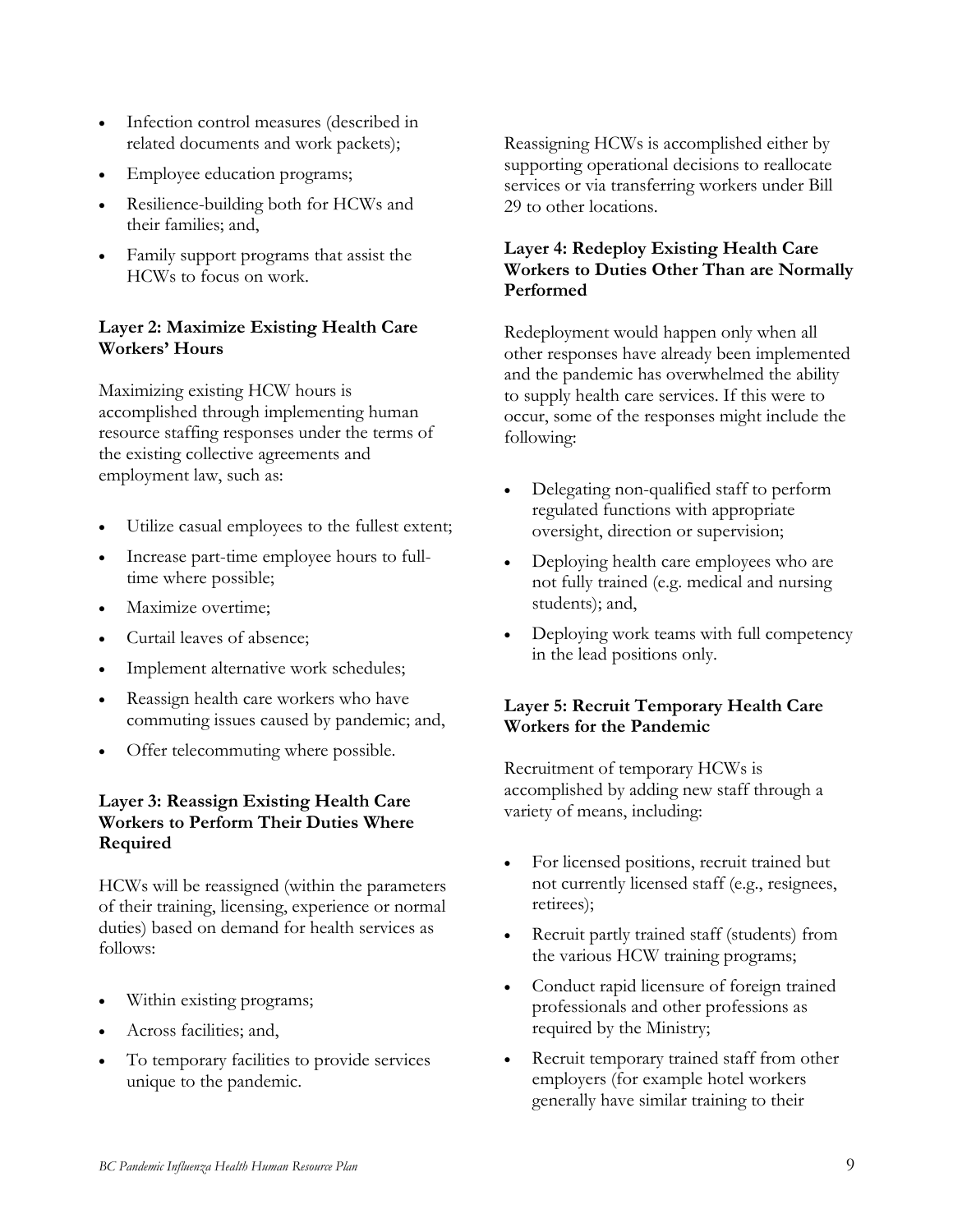counterparts in hospital kitchens, laundries and cleaning staff); and,

Source the service from outside suppliers if it becomes impossible to provide the service

# <span id="page-11-0"></span>**4. COMPETENCY-BASED APPROACH TO HR PANDEMIC PLANNING IN BC**

In order to maintain care for a large percentage of population ill with influenza, the health care continuum in BC will need to expand its capacity and adapt both the extent of services provided (e.g. reduce non-urgent care) as well as the mix of HCW providing said services (Tomblin Murphy et al., 2009).

A competency-based approach to HHR planning in the context of an influenza pandemic has been successfully pilot-tested for use in pandemic planning (Tomblin Murphy et al., 2009). Using this type of approach, the health sector is able to support the right mix of health providers with the right skills and can ensure that the workforce is deployed in ways that makes the best use of their expertise. To make the most effective use of our health human resources, it is recommended that BC move towards following a competency-based approach to human resources planning.

# <span id="page-11-1"></span>**4.1 Competency-Based Approach Defined**

Competencies are defined as combination of the knowledge, skills, ability and judgment required to perform safely and ethically in a designated role or setting. An individual's competencies are influenced by a number of variables, such as basic education, experience and ongoing formal and informal learning.

A competency-based approach to health human resource planning identifies the competencies required and the competencies available to deliver the services that people need during a

pandemic influenza (Tomblin Murphy et al., 2006; 2009).

internally. For example, if all of a health care facility's food service workers are ill, food will be brought in from hotels or other

# <span id="page-11-2"></span>**4.2 Competency-Based Framework**

catering facilities.

A competency-based framework is intended to increase the care capacity available for a large number of influenza patients by making strategic use of the competencies of all available health care providers, students, and volunteers. With this approach, planners consider the competencies rather than the professions required to meet the needs of the population.

This is useful for health authorities because it provides for more staffing options given the range of different professionals who are able to provide the required competencies during a crisis. By focusing on the specific competencies required and available during a surge, this approach allows health authorities to make optimal use of already limited human resources.

Traditional approaches to health human resource planning emphasize the effects of demographic change on the needs for health human resources. Planning requirements are largely based on the size and demographic mix of the population applied to simple populationprovider or population-utilization ratios.

As Figure 1 (Tomblin Murphy et al., 2009) illustrates, the mix and quantity of influenza care competencies an individual health care setting or a geographic area will require during a pandemic influenza will depend on: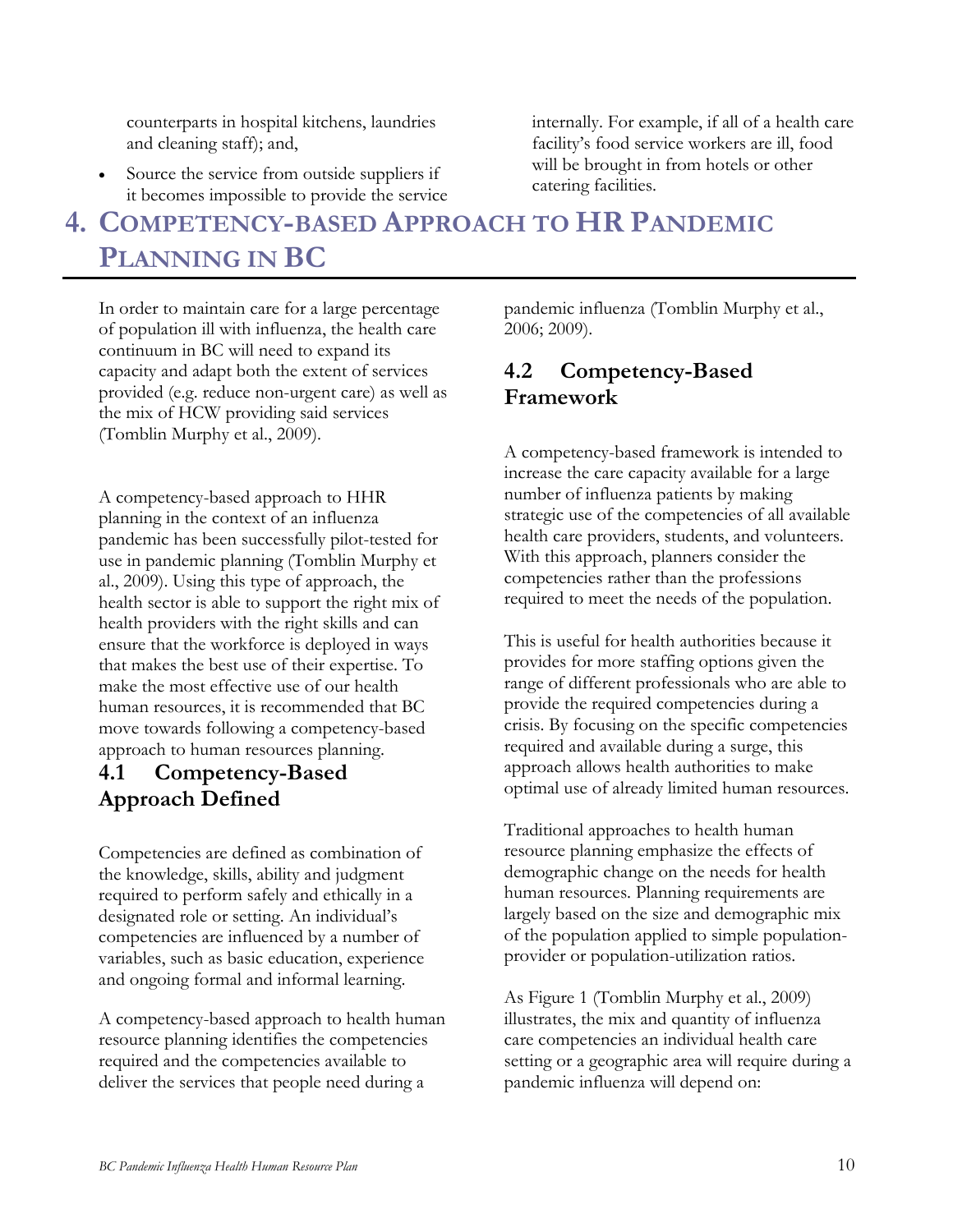- The size and mix of population served in the setting or area (demographics)
- Health status, attack rate, mortality, and morbidity (epidemiology of the virus)
- The type and level of service provided in the care setting or area
- The competencies required to provide that type and level of service.

Planners would use the information on available competencies to deploy staff to meet the population's needs. After redeployment of existing staff, if there is still a gap between the

competencies required and the competencies available, planners would then look beyond the current workforce (e.g., students, retired health care providers, people with some first aid or other training, and volunteers).

It must be also noted that prior to triggering changes under this approach, there is a need to consult with unions, colleges and regulatory bodies to understand any implications prior to moving towards a full competency based approach to health human resource planning.

#### **Figure 1: Competency-based health human resources planning framework**



#### **Competency-Based Health Human Resources Planning Framework**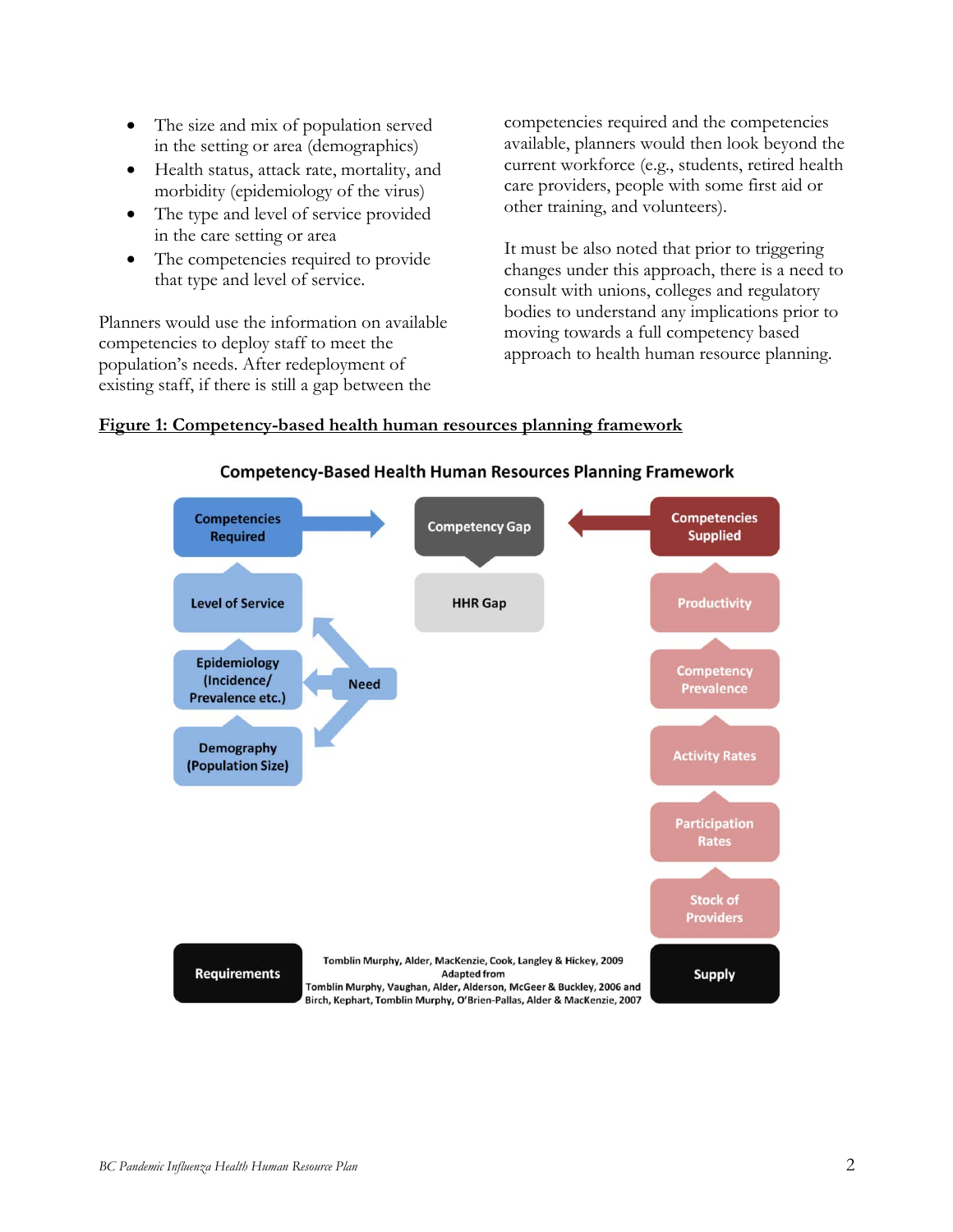# <span id="page-13-0"></span>**4.3 Competency-Based Approach for Planners**

A list of the most important competencies needed for influenza care and pandemic management developed by Tomblin Murphy et al. (2006) for use in Ontario is listed in Appendix A and key questions for planning (from the same work) are listed in Appendix B.

The HR planning activities involved in this approach include quantitative and qualitative data collection. Quantitative data would incorporate information such as number of providers available, demographics, and attack rates. Qualitative data would include information collected from focus group and stakeholder discussions related to but not limited to:

- Are there non-registered providers (e.g. retirees) in your planning area who could be registered expeditiously?
- How can administration and research staff be moved back into patient care?
- How can part-time shift workers move to full-time status?
- What are the competencies of these providers?
- What is their level of productivity?

This approach is intended to increase the care capacity available for a large number of influenza patients by making strategic use of the competencies of all available health care providers, students, and volunteers.

When matching competencies, planners and health care providers must work within the legislative framework for health care in BC.

# <span id="page-13-1"></span>**4.4 Planning Activities**

It is important to note that the competencies considered under "influenza care" include not only components that are usually considered

"health care" (e.g., diagnosis, medication prescription), but also the infrastructure needed to maintain critical non- health care services. In addition the infrastructure is necessary to run triage, immunization clinics, alternative care sites, and the community supports needed for ill patients caring for themselves at home (e.g., medication delivery) (Tomblin Murphy et al., 2006).

Planners will use the information on available competencies to deploy staff to meet needs. They may consider part-time employees who might be willing to work more hours during a pandemic.

If after redeployment of existing staff there is still a gap between the competencies required and the competencies available, planners will then need to look beyond the current workforce (e.g., students, recently retired employees, volunteers).

As part of health human planning, employers are encouraged to talk to staff and other health care providers about the province's pandemic plan and to discuss how health care workers can contribute to both the planning process and pandemic response.

There are a number of ways planners may wish to structure care so that provider competencies are stretched to their limits (Tomblin Murphy et al., 2006). These include:

- **Detailed care plans/algorithms** These will need to be developed to ensure a consistent approach to delivery of the services required to provide an appropriate quality of care during the pandemic
- **Assess competencies** Once the services required during a pandemic are identified, the next step planners need to take is to assess the level of competency of potential workers to deliver those services, and the supports/supervision required. It may be necessary to coordinate this at the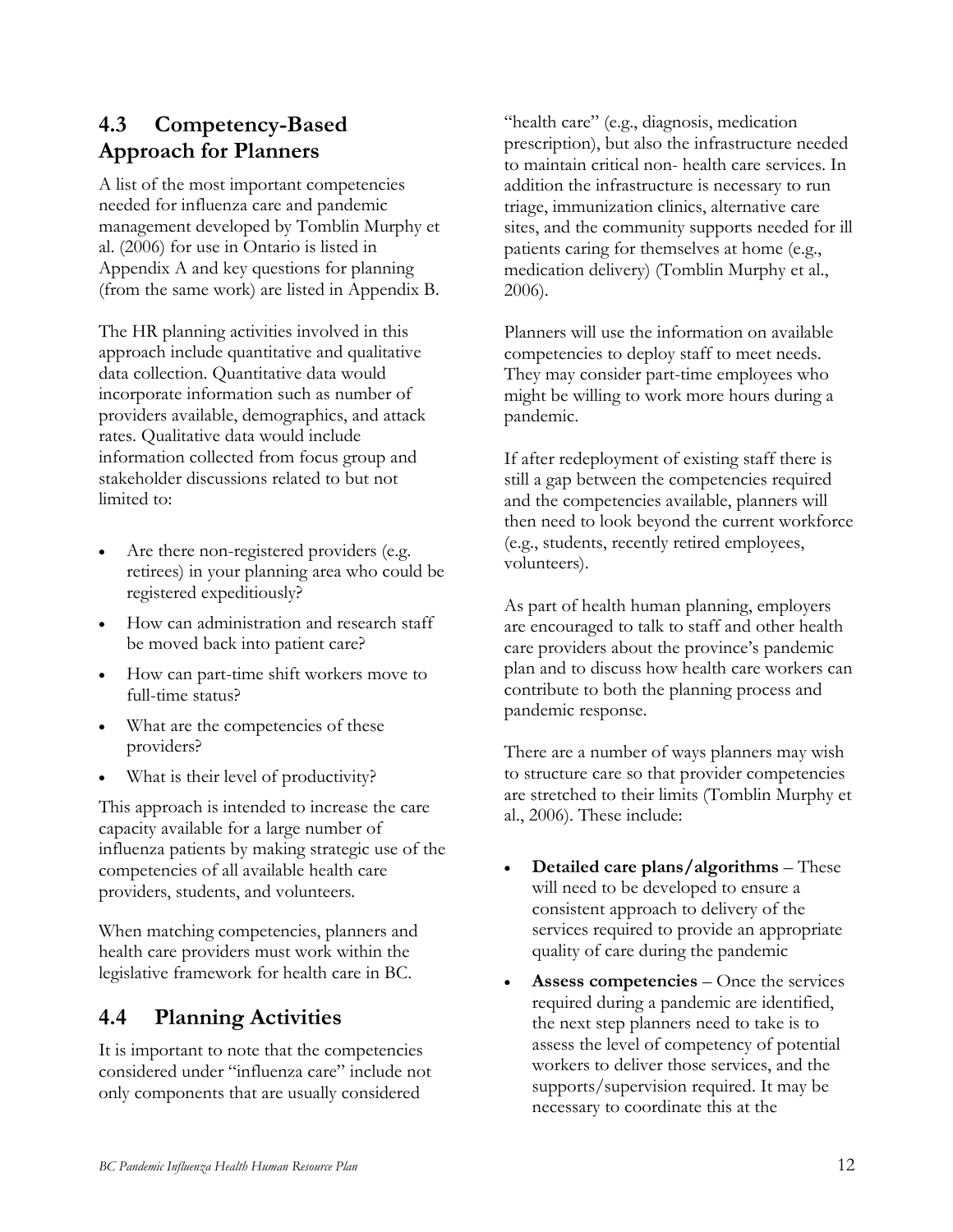provincial level and/or locally and in consultation with appropriate partners (i.e. unions, colleges, regulatory bodies, post secondary health educators, MoH, Ministry of Advanced Education).

- .
- **Supervision** supervision of these workers will need to be provided by experienced and appropriate individuals. Human resource planners may consider care to be delivered in teams or pods.
- **Deployment of workers** Once the pandemic competencies of the workforce have been assessed, some adjustment of their deployment may be required to better align those competencies with the services required during a pandemic. For example, in the emergency department (ED), triaging requires the highest level of competence in initial assessment: this role is often filled by a subset of ED nurses. As triage resources become stretched, other ED nurses or paramedics could be the first to be moved into this role, with nurses with assessment/ED technical skill capacity being moved from in -patient units into the ED, and student or retired nurses being added to the in -patient unit complement (Tomblin Murphy et al., 2006). .
- **Team -delivered care** there will likely be variation in the level of competence to perform various services. For example, some providers may have been trained to perform a service in the past but not have performed it in some time; structuring care providers in teams will likely provide the greatest amount of support for providers coping in extended roles (Tomblin Murphy et al., 2006). .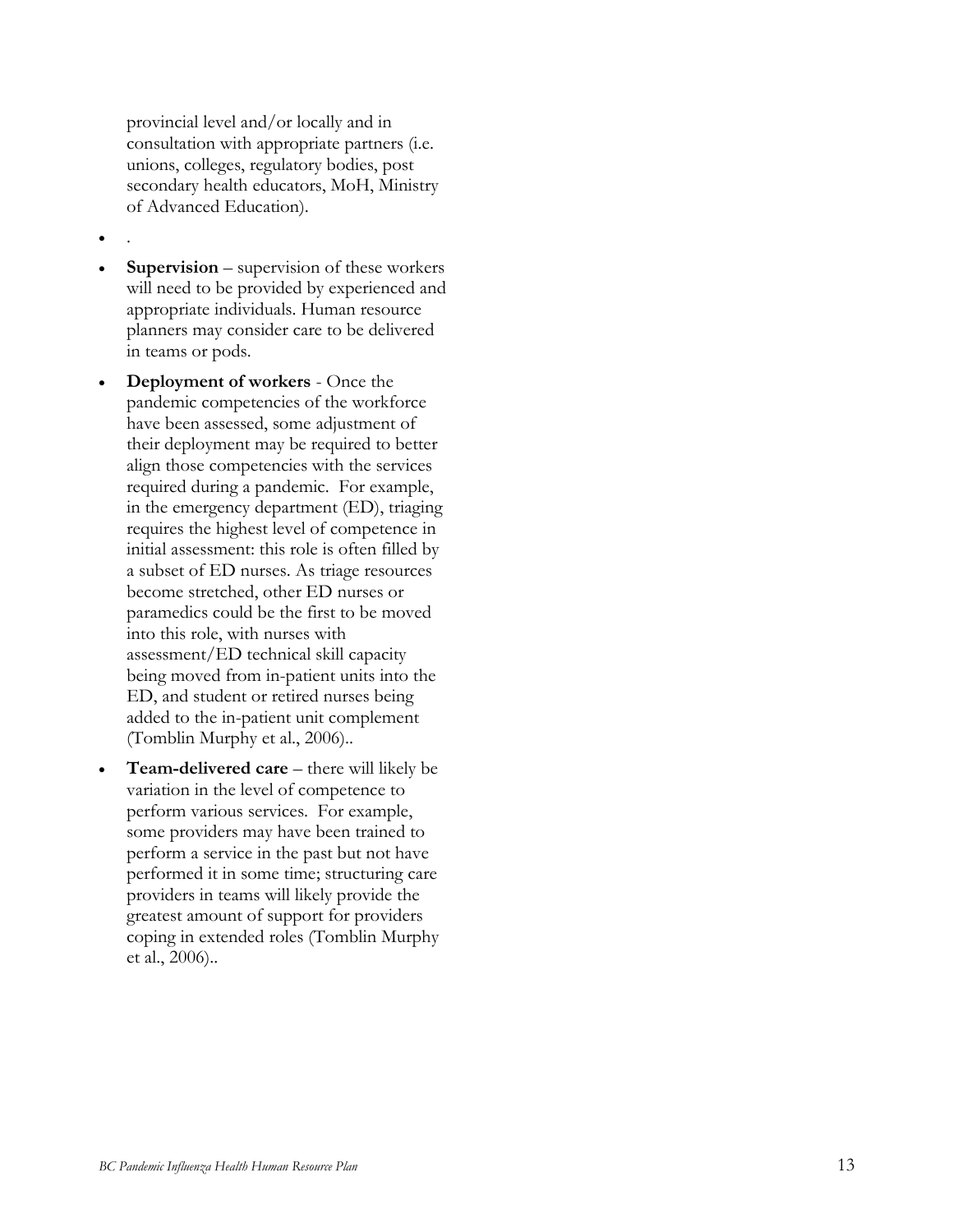# <span id="page-15-0"></span>**5. KEY COMPETENCIES REQUIRED DURING PANDEMIC INFLUENZA (TOMBLIN MURPHY ET AL., 2006)**

The competencies needed to provide health care for influenza listed in Table 1 in Appendix A are classified into five broad categories as follows (Tomblin Murphy et al., 2006):

### **A. Administrative/support**

Facilities providing all types of health care will be required to function at levels above their usual capacity. In addition, if the pandemic is of moderate or greater severity, alternative care sites will be needed to provide both out-patient services and domiciliary care for those unable to be managed at home. Alternative care sites will also need a full range of administrative and support services to function. Communications infrastructure, both internally within organizations, and externally across provider agencies and between providers and government authorities will be of critical importance.

## **B. Transportation**

If alternative care sites are needed, transportation will be needed for patients and supplies. Transportation may also be needed for staff: for instance, public transport may be reduced, or, in rural areas, additional resources may need to be moved to particular isolated areas.

## **C. Education**

Education of existing and temporary health care workers will be required, including, but not limited to skills upgrades, self-protection, self care, public education. In addition, training in infection control and monitoring of workplace safety are critical functions. Recent studies of health care providers and health agency staff have suggested that the provision of both

psychosocial and logistic support are viewed by staff as critical to their remaining at work during the stress of a pandemic.

### **D. Infection control/occupational health and safety/surveillance**

While most surveillance for influenza will be coordinated at federal and provincial levels, each health care setting will need to be performing syndromic and laboratory-based surveillance for disease and mortality in patients, disease in staff, vaccination rates, antiviral treatment and prophylaxis, and adverse events associated with vaccination and antivirals (as resource availability permits).

### **E. Public health/Care of well persons**

The provision of vaccine as soon as it is available will be a critical function during a pandemic. The current national and provincial antiviral stockpiles are not large enough to permit their use for prophylaxis; however, planners should be aware that this may change, and that antivirals for prophylaxis may be provided to contacts of influenza cases, essential service providers, or persons at high risk of complications.

### **F. Care of ill persons with influenza**

Many of the additional resources required during the pandemic will be required to provide direct care to patients with illness due to influenza. Many technical skills are needed to provide this care; however, the most important resources, and those which will be most difficult to supply, are the competencies to assess patient status, to develop a care plan for the patient, to identify whether additional care is needed, and to determine whether the patient can be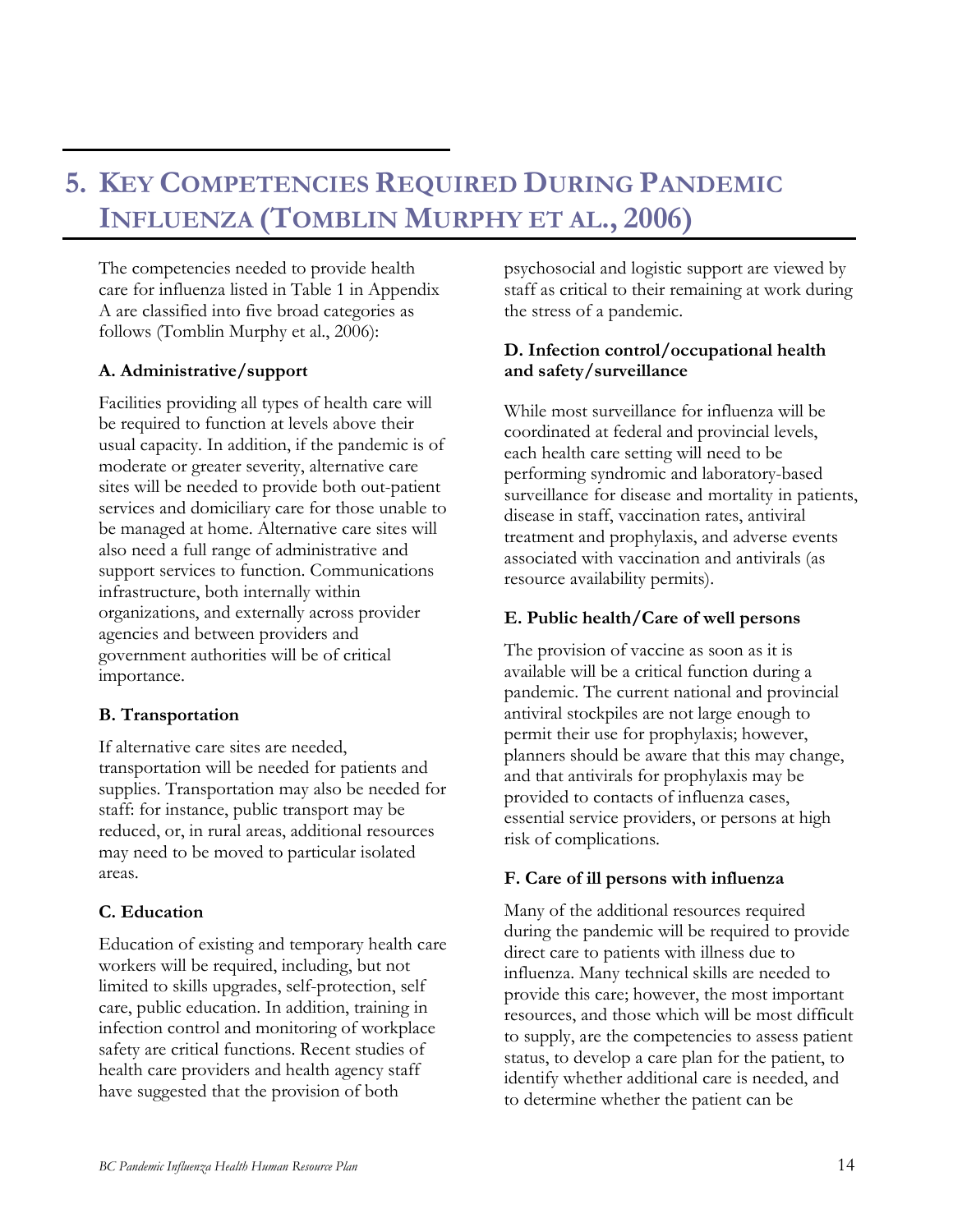discharged from the care site. These competencies are also the most difficult to

assess.

# <span id="page-16-0"></span>**6. ALIGNING RESOURCES WITH HEALTH SETTINGS**

As part of the planning process, planners need to consider health care settings such as home & community care; public health; acute care; primary care; mental health; aboriginal communities; remote communities.

Management of pandemics requires system wide surge capacity to ensure maximum prevention services and treatment options. Interdisciplinary practice with all health care partners working to full scope of practice facilitates efficiency and effectiveness in community and institutional services.

Different care settings provide different types and levels of service and, therefore, require different competencies. HR planners should assess the "gap" in competencies required to provide care/support to those impacted by the pandemic and identify people who have or could be quickly trained to provide those competencies.

HR planners should identify the competencies required in each care setting and identify the professions who can deliver those competencies. With this information, planners can then think beyond traditional credential-based silos and consider a broader range when setting options to meet the population's health needs.

HR planners should recognize the role that selfregulating professions and their regulatory colleges play in determining competencies and establishing standards for safe care, as well as the role of unions in discussions about deploying health care workers and the need to respect collective agreements (See Appendix C for links).

# <span id="page-16-1"></span>**6.1 Key priority health care workers**

Key priority health care workers who provided support during the past H1N1 pandemic included:

- Family physicians
- Licensed Practical Nurses (LPN) (If utilized as immunizers must have successfully taken the BCCDC course and skill workshop)
- Registered Nurses (RN) (If utilized as immunizers must have successfully taken the BCCDC course and skill workshop)
- Nurse Practitioner (NP) (If utilized as immunizers must have successfully taken the BCCDC course and skill workshop)
- Registered Psychiatric Nurses (RPN) (If utilized as immunizers must have successfully taken the BCCDC course and skill workshop)
- Qualified pharmacists (who have passed the (If utilized as immunizers must have successfully taken the BCCDC course and skill workshop)

Others planned for, should the pandemic severity have increased included:

- **Dentists**
- Physiotherapists
- Respiratory Therapists
- Occupational Therapists
- Speech Language Pathologist
- Paramedics
- Lab Technologists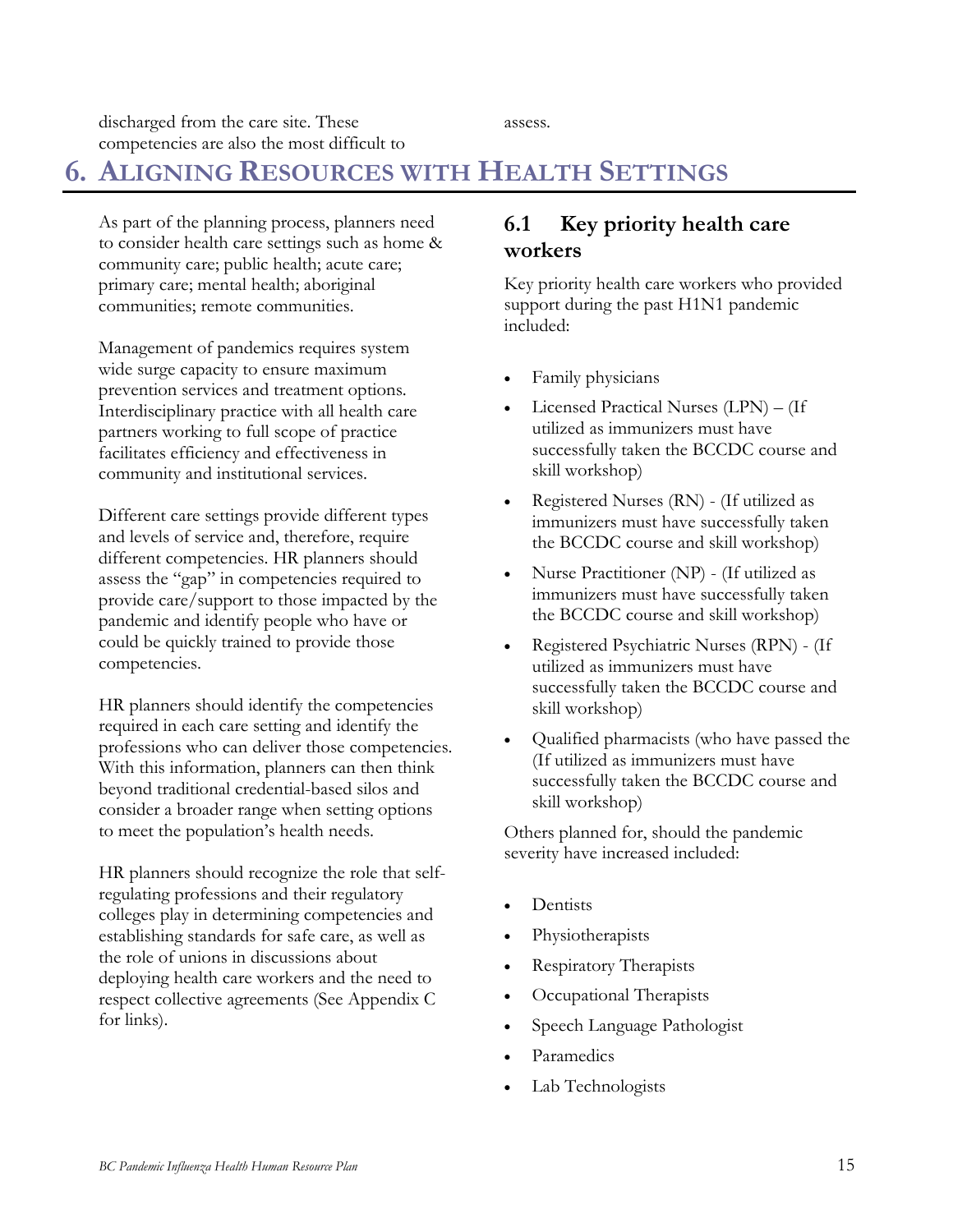• Midwives

# <span id="page-17-0"></span>**6.2 Other workers (volunteer, retiree, students, etc)**

Volunteers provided valuable assistance in past pandemics and in other emergency situations. Health care volunteers (HCVs) may be either professionals (including trainees and retirees) or non-professionals who are volunteering to provide services and are not being paid to provide those services.

The following steps should be considered to involve volunteers during a pandemic influenza:

- Recruit and screen
- Orient and train
- Retain for duration of pandemic

Many influenza care competencies (e.g., administrative support) can be provided by volunteers.

During planning the following can be considered:

- Integrate local volunteer organizations early into the planning process – before a pandemic occurs.
- Develop effective working relationships/partnerships with local chapters.
- Develop effective communication among volunteer groups, governments, local communities and other stakeholders.

Planners may consider recruiting volunteers from variety of sources including:

- **Existing volunteers**
- Organizations with individuals who have some health care training or skills (e.g., Red

Cross, St. John Ambulance, community lifeguards)

- Community volunteer organizations (e.g., Volunteer BC)
- Secondary and post secondary institutions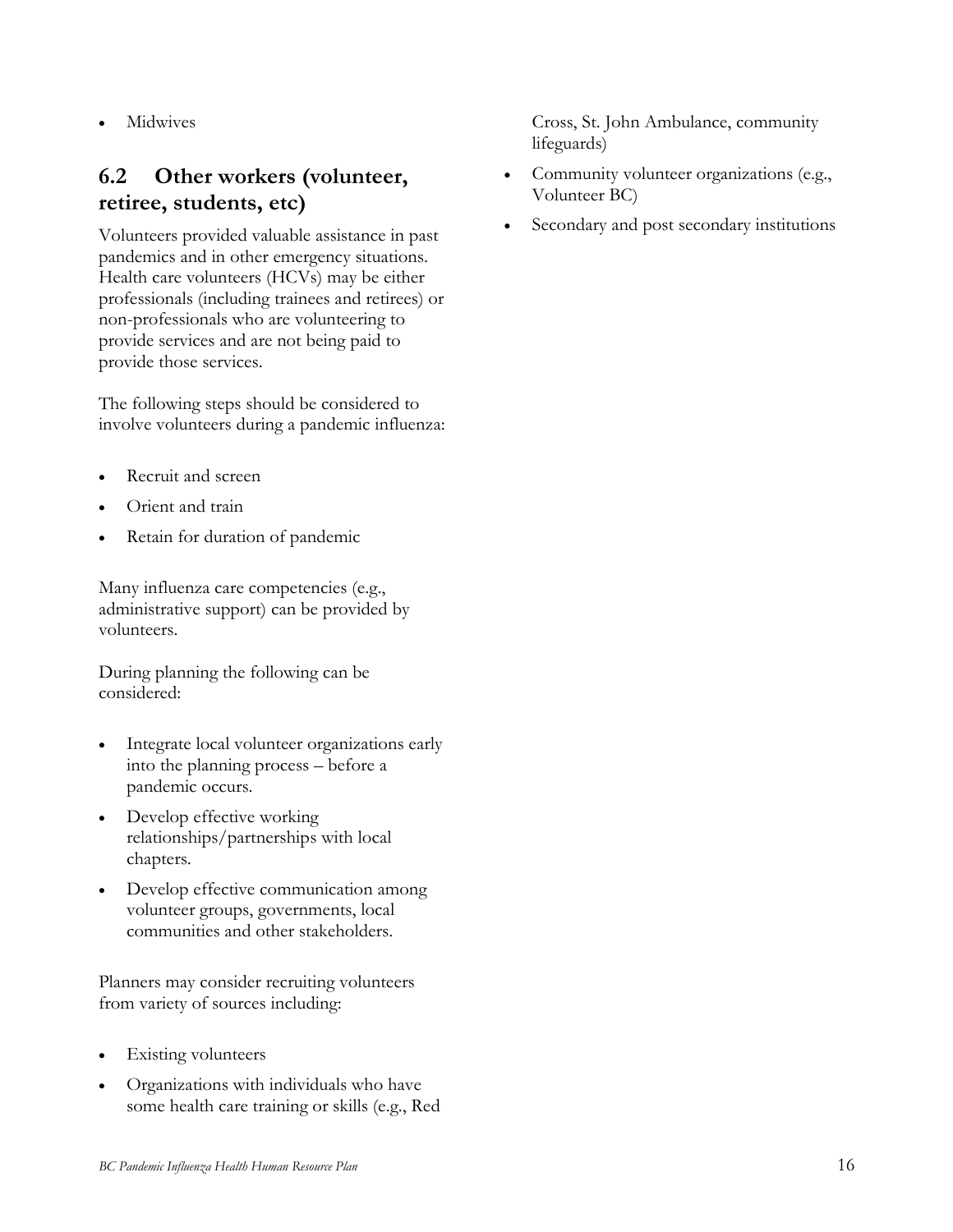# <span id="page-18-0"></span>**7. ORGANIZATION STRUCTURE ROLES AND RESPONSIBILITIES**

During a pandemic, shortages of personnel can be expected to limit the ability of institutions to respond to a significant increase in patient volume. Health care professionals may need to be moved from vaccination clinics to hospitals or between hospitals and alternate care facilities. The human resources management team within each health authority will need to take on the responsibility to identify current health care workers, recruit additional professionals and volunteers and to manage the training and assignment of workers.

As part of pandemic preparedness, the Ministry of Health recommends that key stakeholders work together at the local, regional and provincial levels to ensure that planning occurs across all care settings including: community and primary health care, emergency departments, acute care, long-term care, and critical care sites. Planning should occur in a bottom up fashion. This means that local planners would estimate the health human resources required to provide influenza care in all settings in their local planning area. They can then coordinate with regional and provincial planners to determine how to make the most effective use of available people and skills, for example establishing interdisciplinary teams that can react quickly during a crisis.

The responsibilities for influenza surveillance fall mainly to the federal and provincial governments. The federal government has the lead role, working in partnership with provincial/territorial epidemiologists and sentinel physicians.

#### **Health Canada**

Health Canada provides national leadership in developing health policy (domestic and

international), enforcing health regulations and administering the Canada Health Act, and in working with other partners to define Canada's international role, responsibilities and obligations.

The Public Health Agency of Canada (PHAC) which was created to deliver on the Government of Canada's commitment to help protect the health and safety of all Canadians, provides information on overall pandemic impact and infection control measures taken at the national level, while engaging in ongoing communications with key international stakeholders (i.e. WHO).

Health Emergency Response Teams (HERT) are coordinated by the PHAC, and consist of local medical support teams (nationally funded and deployed). These teams assist provinces, territories and other jurisdictions, in mitigating the medical and health effects in the event of a public health emergency

The [Canadian Pandemic Influenza Plan](http://www.phac-aspc.gc.ca/cpip-pclcpi/index-eng.php) maps out how Canada will prepare for and respond to an influenza pandemic. Federal, provincial and territorial governments collaborated on its development.

The Canadian Pandemic Influenza Plan is designed for:

- federal, provincial and territorial departments of health
- emergency workers,
- public health officials, and
- health care workers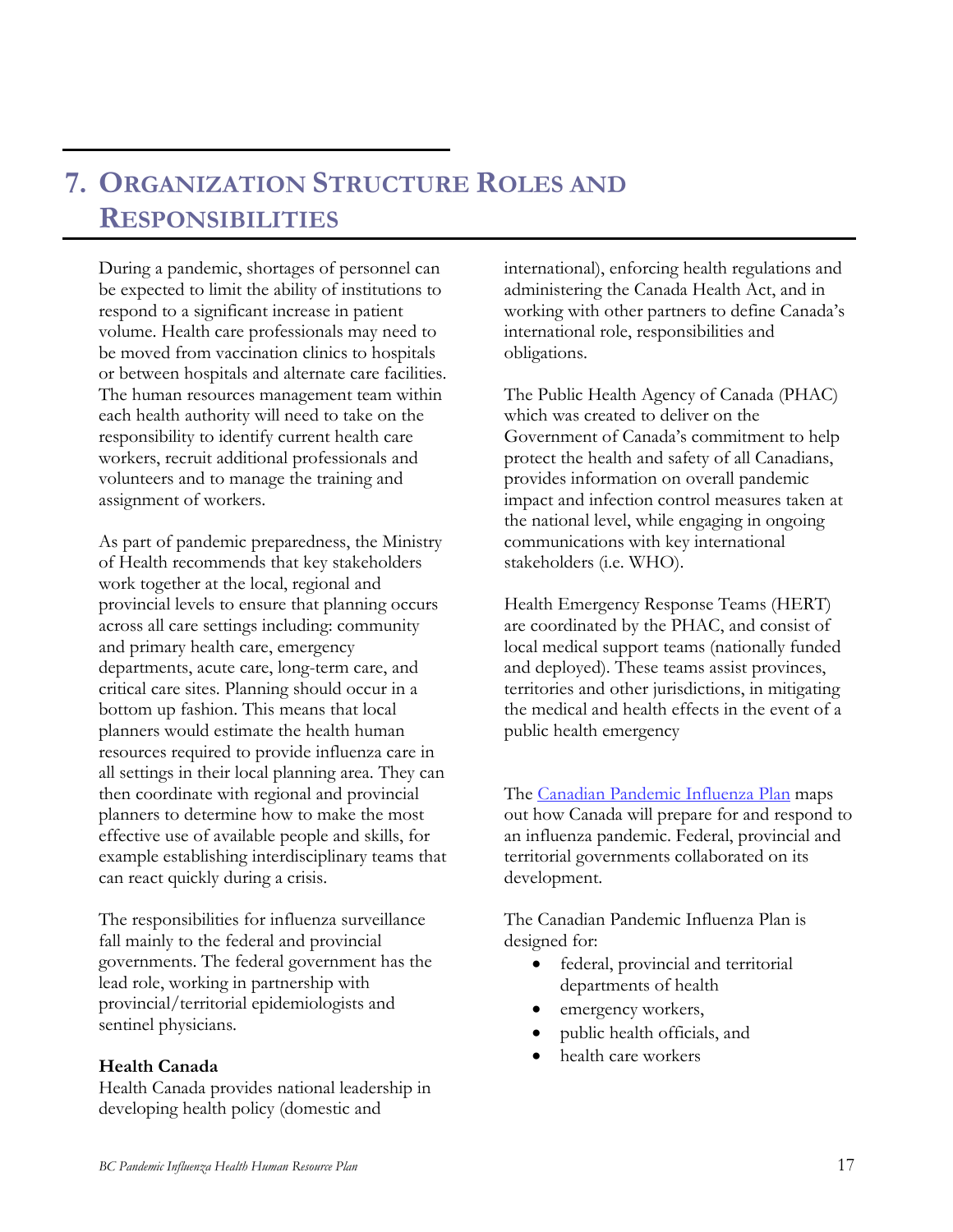The plan includes guidelines and checklists that these groups can use in emergency response planning and creates a framework that guides the actions of all levels of government in the event of an influenza pandemic.

### **First Nations**

Through its First Nations and Inuit Health Branch (FNIHB), Health Canada will work collaboratively with the provinces to provide health care services and to adapt disease prevention and healthy living programs to onreserve First Nation communities through direct service delivery or funding through contribution agreements.

## **Province/Ministry of Health (MoH):**

Ministry of Health provides leadership, direction and support to the service delivery partners, such as health authorities, physicians and other health professionals who deliver the majority of health services.

MoH has overall responsibility for leading health human resources planning for the health sector in BC and through collaboration/consultation with health authorities and key stakeholders, will assess needs, organize, and implement strategies such as this guideline to strengthen the health care workforce during a pandemic. MoH will support the health authorities in addressing all matters related to employer relations, legislations, regulations and public policy.

The British Columbia Emergency Response Management System (BCERMS). is a comprehensive management system based upon the Incident Command System (ICS) that ensures a coordinated and organized response and recovery to all emergency incidents and disasters. The ICS is "a systematic tool used for the command, control, and coordination of emergency response. An ICS is based upon a flexible, scalable response organization, providing a common organizational framework

within a set of temporary management hierarchies of personnel, policies, procedures, facilities, and equipment, to provide a unified, centrally authorized emergency organization. BCERMS is the structure through which the MoH will direct emergency response operations from the Health Emergency Coordination Centre (HECC). See figure 2 for an overview of HECC.

## **Office of the Provincial Health Officer (PHO)**

In the event of a threat to the health of the public the PHO provides leadership to pandemic influenza preparedness activities across the health sector and maintains the British Columbia Pandemic Influenza Plan.

The PHO's responsibilities are outlined in the Public Health Act and include:

- Providing independent advice on health issues to the Minister and Ministry;
- Reporting to British Columbians on the health of the population and other health issues;
- Recommending actions to improve health and wellness;
- Reporting on progress towards achieving BC's health goals;
- Working with the BC Center or Disease Control, Health Authority, and Medical Health Officer (MHO) to fulfill their legislated mandates on disease control and health

## **BC Centre for Disease Control**

During the pandemic influenza period, the BC Centre for Disease Control (BCCDC) is responsible for developing guidelines for the distribution and use of vaccines anti-viral medications in BC, as well asthe evaluation of use and delivery of these vaccines and medications. BCCDC is also responsible for communicating technical updates to Health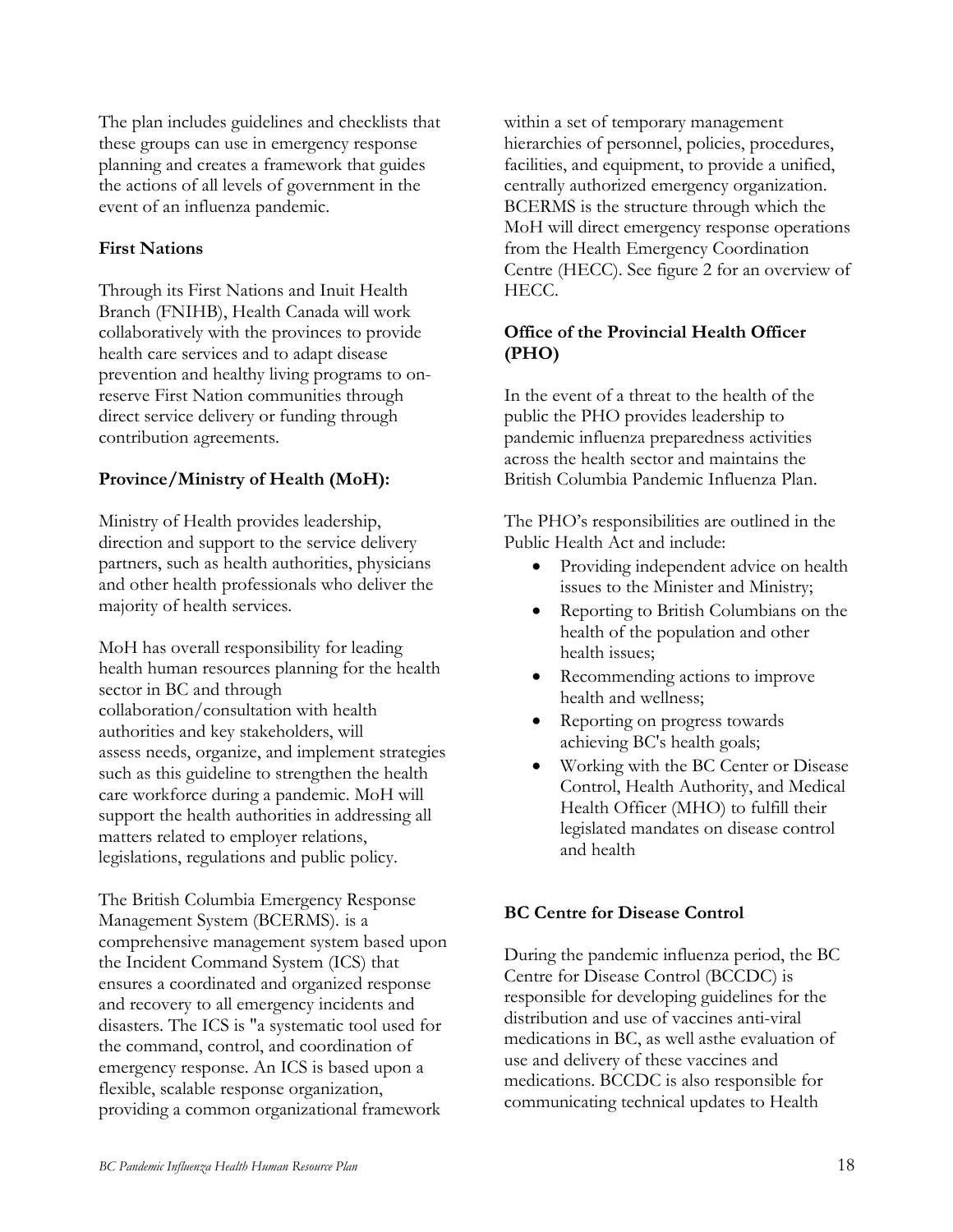Care Providers and may provide venues for advanced training of public health personnel. The Provincial Health Officer (PHO) may also delegate other responsibilities to BCCDC.

#### **Figure 2**

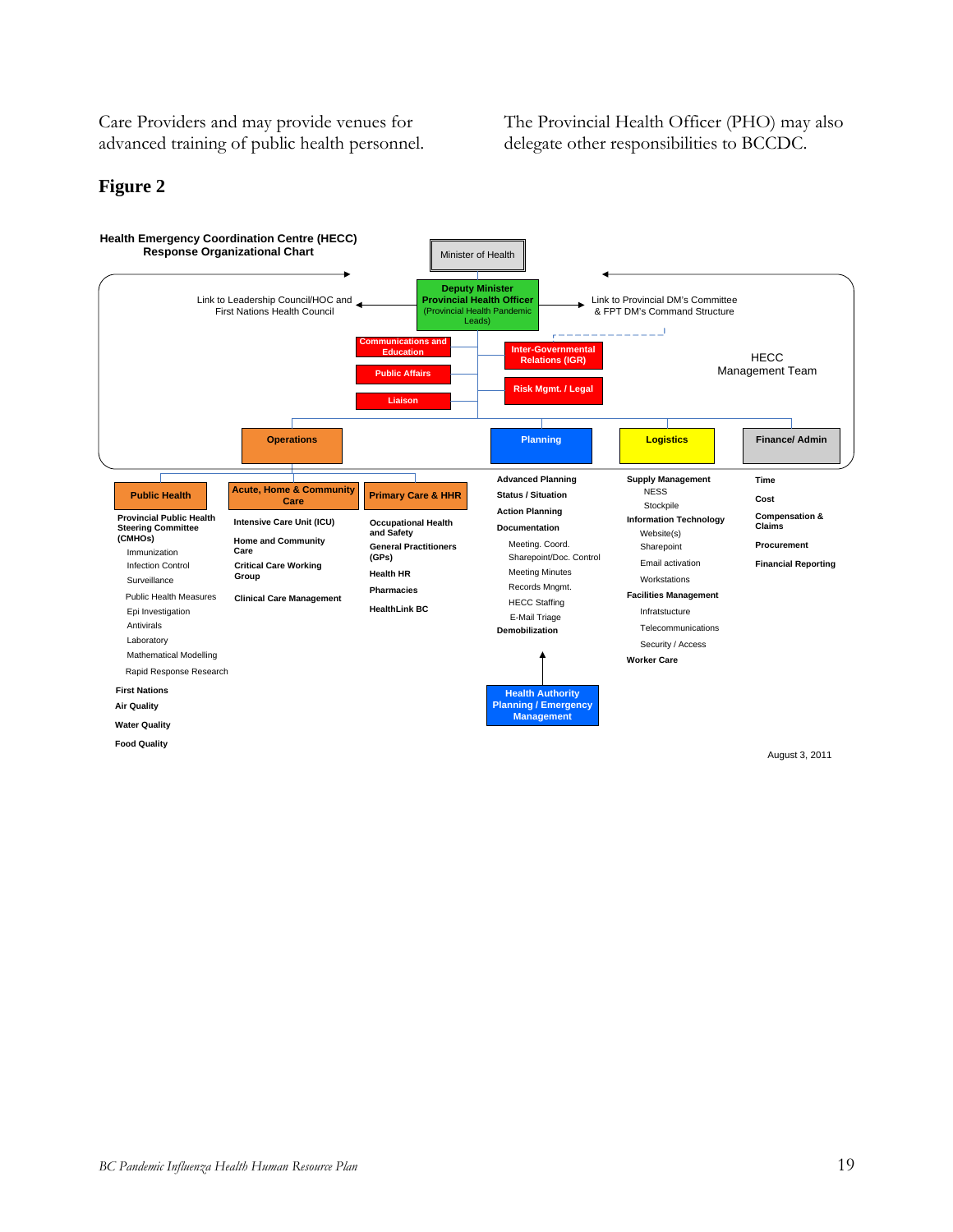## Figure 2

## **BC Regional Health Authorities**

The Ministry of Health works together with BC's health authorities to provide quality, appropriate and timely health services to British Columbians. The ministry sets province-wide goals, standards and performance agreements for health service delivery by the health authorities.

Health Authorities are responsible for developing and implementing their own pandemic plans in consultation with other stakeholders. Health Authorities should coordinate their HR plans with one another and also ensure that their plan is aligned with the principles of this guideline. In this configuration, the health authorities are responsible for actual

service delivery while the Province exercises the functions of setting overall standards through the planning process, as exampled through this guideline, and then has a central coordination and communication role.

At the regional level of the public health delivery system, the key players are the Medical Health Officers, the Health Emergency Manager and the Public Health Nursing Administrator. The Medical Health Officers in each health authority will coordinate activities to develop plans and respond to issues.

Health authorities are also responsible for:

- Staff training, employee and family resilience.
- Patient/resident communication of pandemic influenza precautions and restrictions peculiar to individual facilities or communities.
- Communication between facilities and communities within the purview of their authority.

• Communication with the Province.

### **Health Employers Association of British Columbia (HEABC):**

HEABC works with the Ministry of Health, health authorities and unions to coordinate labour relations issues. They provide expertise in labour relations, job classification, specialized recruitment, etc.

HEABC represents a wide range of groups including denominational, proprietary and affiliate health employers, as well as BC's six health authorities. Because of HEABC's position, the organization is able to take a provincial leadership role in strategic planning related to human resources and various labour relations issues.

In addition to collective bargaining, HEABC leads industry initiatives aimed at fostering and strengthening collaborative relations with its members, government, employees, and unions. HEABC is therefore a key partner in human resource planning for pandemic influenza.

### **Unions:**

Unions would work closely with the Ministry of Health, HEABC, regulators and health authorities to discuss the appropriate deployment of health care workers.

Representatives from B.C.'s health care unions are:

- British Columbia Government and Service Employees' Union (BCGEU);
- BC Nurses' Union (BCNU);
- Health Sciences Association of British Columbia (HSABC);
- Hospital Employees' Union (HEU); and
- United Food and Commercial Workers Union Local 1518 (UFCW).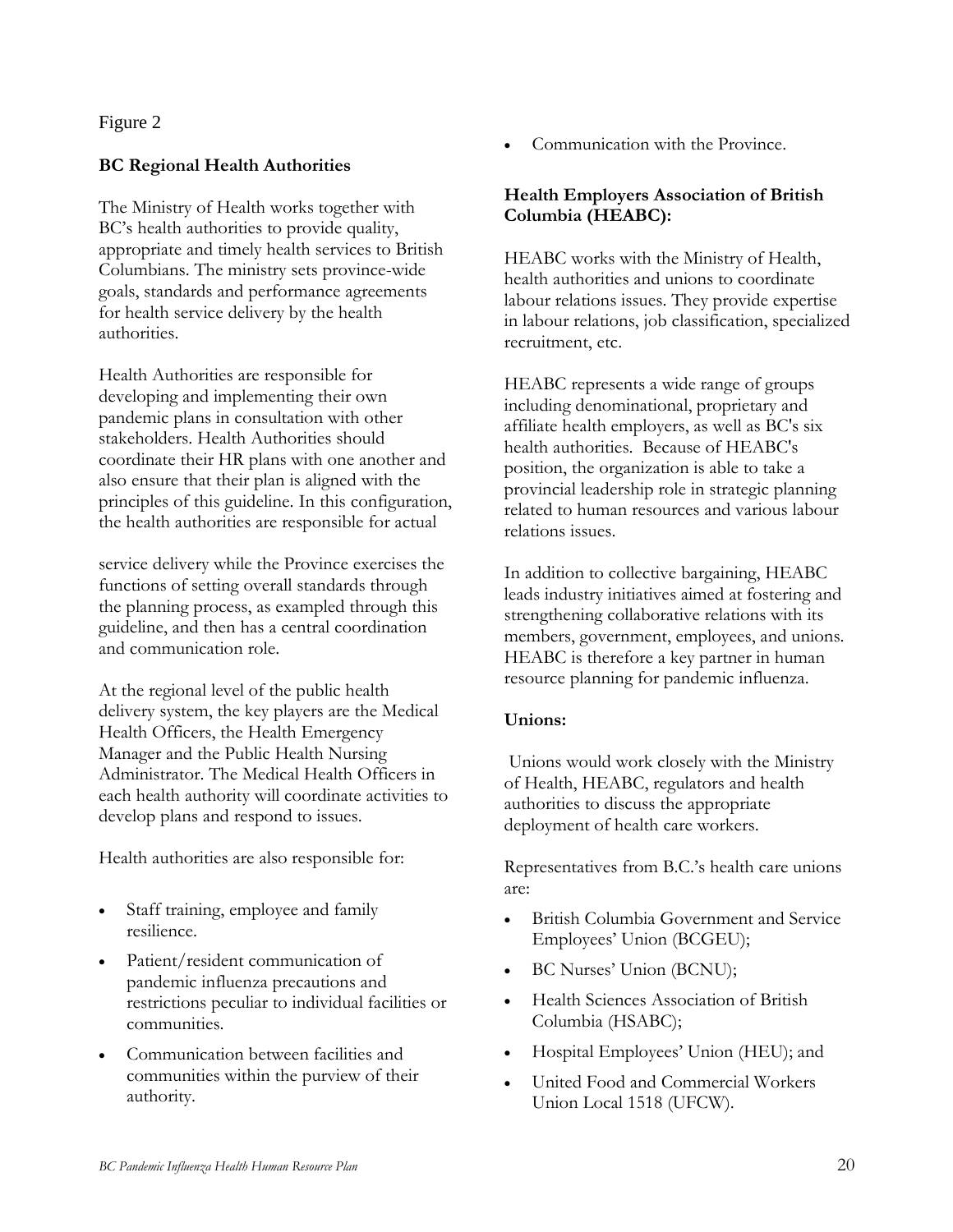#### **Regulatory system:**

The regulatory system will continue to set the standards of practice for the regulated health professions and will play a role in determining scopes of practice and supporting interprofessional practice during a pandemic.

### **Advanced Education (AVED)/ Educational institutions:**

The Ministry of Advanced Education, in collaboration with the post secondary education system, will work with the Ministry of Health and the public health sector to prepare a health workforce with the knowledge, skills and flexibility to respond to changing needs such as the utilization of students and faculty.

### **Other providers:**

Some arms length provincial agencies and institutes and non-governmental organizations may play a stronger role in public health activities during a pandemic. For example, the Canadian Cancer Society hires staff to implement prevention and population health promotion programs in some communities. These organizations may also serve as sources for volunteers.

The private sector is likely to take more responsibility in supporting and implementing public health activities such as utlizing Dentists as immunizers.

# <span id="page-22-0"></span>**REFERENCES**

The following documents or sites were used in the preparation of the Human Resources Guideline:

- British Columbia Pandemic Influenza Preparedness Plan Guidelines for Planning, Response and Recovery. (August 2005).
- World Health Organization Pandemic Alert Phases. (October 8, 2008) [http://www.who.int/csr/disease/avian\\_influenza/phase/en/index.html.](http://www.who.int/csr/disease/avian_influenza/phase/en/index.html)
- WHO Influenza Pandemic Preparedness Plan (2005) [http://www.who.int/csr/resources/publications/influenza/WHO\\_CDS\\_CSR\\_GIP\\_2005\\_5/en/](http://www.who.int/csr/resources/publications/influenza/WHO_CDS_CSR_GIP_2005_5/en/)
- Canadian Pandemic Influenza Plan (Feb. 2004) <http://www.phac-aspc.gc.ca/cpip-pclcpi/>
- Government of Canada Pandemic Influenza <http://www.influenza.gc.ca/>
- BC Centre for Disease Control (BCCDC[\)http://bccdc.org](http://bccdc.org/)
- Vancouver Coastal Health Authority Regional Pandemic Influenza Response Plan (May 2005) [http://www.vch.ca](http://www.vch.ca/)
- Ontario Health Plan for an Influenza Pandemic (August 2008)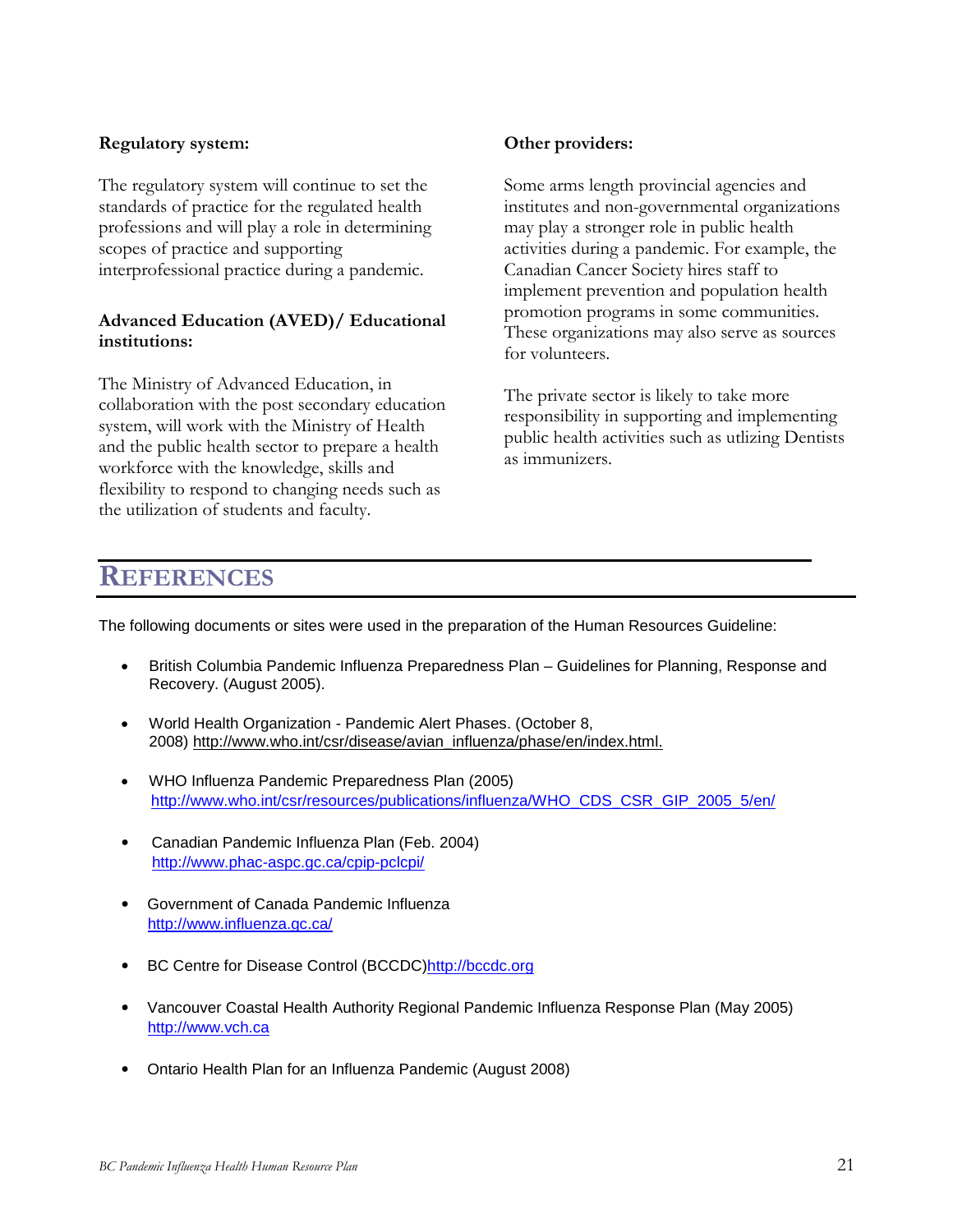- British Columbia H1N1 Pandemic Influenza Response Plan Human Resources Framework (2009)
- Review of Alberta's Response to the 2009 H1N1 Influenza Pandemic (December 2010)
- Tomblin Murphy, G., Alder, R., MacKenzie, A., Cook, A., Langley, J., & Hickey, M. (2009). Health Human Resources Planning for an Influenza Pandemic in Nova Scotia. Halifax: Nova Scotia Department of Health.
- Tomblin Murphy, G., Vaughan, P., McGeer, A., Alderson, D., Alder, A., Morris, N., & Buckley J. (2006). Health Human Resources Planning for an Influenza Pandemic: A Resource Handbook for Planners. Ontario Health Pandemic Influenza Plan. Mississauga: Med-Emerg.
- Nova Scotia Health System Pandemic Influenza Plan ( Jan 2008) [http://www.gov.ns.ca/pandemic/docs/plan/Full\\_NS\\_Pandemic\\_plan.pdf](http://www.gov.ns.ca/pandemic/docs/plan/Full_NS_Pandemic_plan.pdf)
- Pandemic influenza Human resources guidance for the NHS [http://www.dh.gov.uk/prod\\_consum\\_dh/groups/dh\\_digitalassets/@dh/@en/documents/di](http://www.dh.gov.uk/prod_consum_dh/groups/dh_digitalassets/@dh/@en/documents/digitalasset/dh_086829.pdf) [gitalasset/dh\\_086829.pdf](http://www.dh.gov.uk/prod_consum_dh/groups/dh_digitalassets/@dh/@en/documents/digitalasset/dh_086829.pdf)
- Ministry of Advanced Education:<http://www.gov.bc.ca/aved/>
- Health Employers Association of BC: [http://www.heabc.bc.ca](http://www.heabc.bc.ca/)
- Office of the Provincial Health Officer:<http://www.health.gov.bc.ca/pho/>

# **APPENDICES**

# <span id="page-23-0"></span>**Appendix A: Care Compentencies (Taken from Tomblin Murphy et al., 2006)**

The tables below provide an overview of both the skill-sets required for each category of competencies, along with breaking-down the various roles required during a pandemic according to competences.

### **Table 1 - Care Competencies:**

| A. Administrative/support                                                                      |  |  |  |
|------------------------------------------------------------------------------------------------|--|--|--|
| Management and leadership<br>1.                                                                |  |  |  |
| Ability to:                                                                                    |  |  |  |
| • Respond to crises, develop strategies for response.                                          |  |  |  |
| Manage care sites (care clinic, immunization clinic, ED, home care, non-traditional care site) |  |  |  |
| Assess staff competencies/skills and align to needs                                            |  |  |  |
| Schedule deployment and re-deployment:                                                         |  |  |  |
| Staff (physician, employees, volunteers)<br>$\bullet$                                          |  |  |  |
| <b>Beds</b>                                                                                    |  |  |  |
| <b>Sites</b>                                                                                   |  |  |  |

• Succession and contingency plan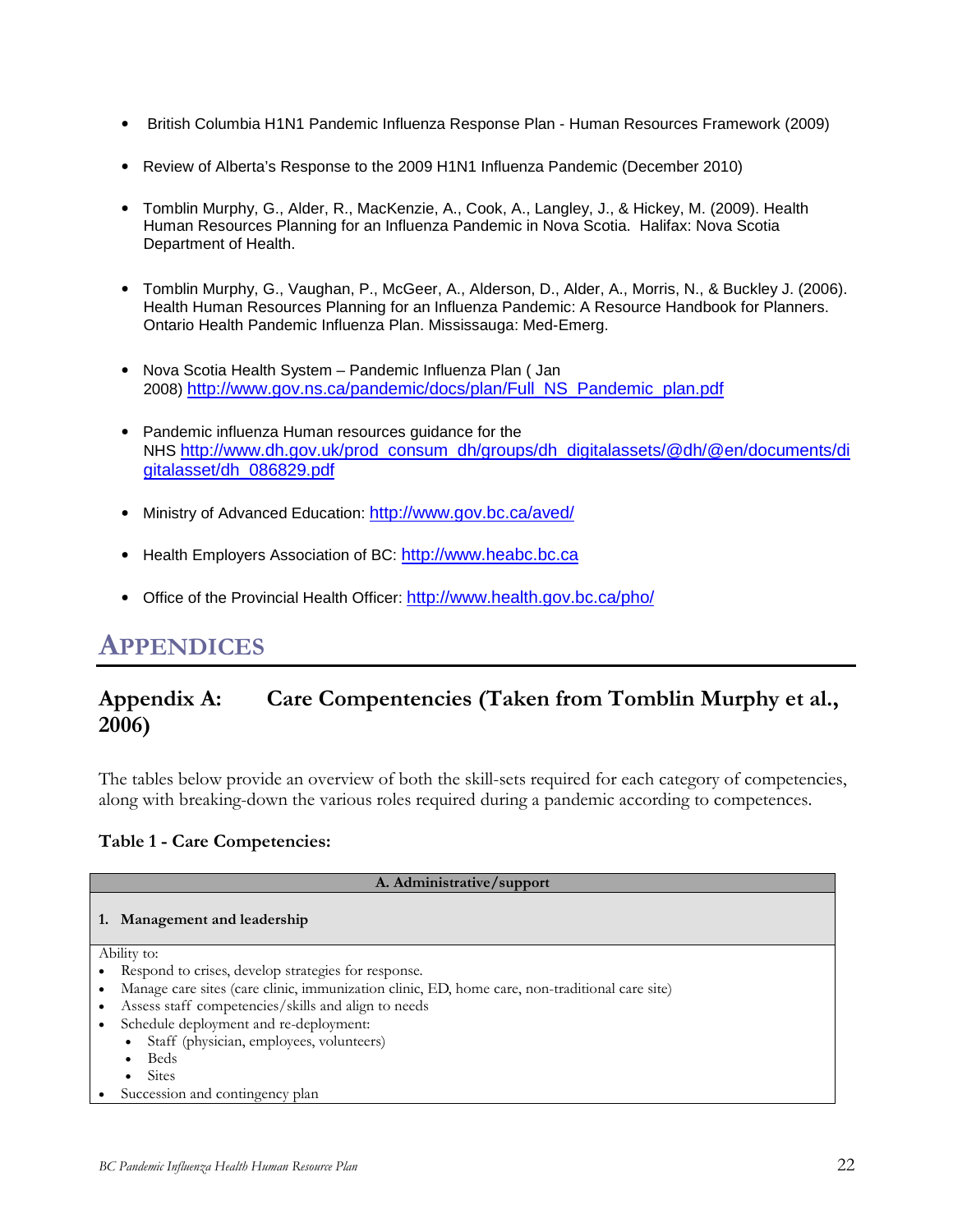- Coordinate triage and rationing decisions, ethics
- Allocation of resources
- Manage and command control structures
- Manage supply chain
- Manage pharmacy services
- Manage laboratory service
- Manage radiology services
- Manage supplies (clean/sterile, as well as office)
- Manage health records services
	- Information infrastructure management
	- telephones
	- email
	- hospital information systems
	- surveillance infrastructure
- Manage food services
- Manage laundry services
- Manage Parking services
- Manage Security services
- Manage housekeeping services
- Manage disposal of waste (including handling and disposal of biohazardous waste)
- Manage facility (ventilation, creation of isolation space, etc.)
- Establish and manage alternate morgue sites/temporary morgues
- Manage and prepare bodies for burial/cremation, and store pending transport

#### **2. Coordinating patient flow**

Ability to :

- Answer patient questions
- Navigate the system
- Receive and direct patients to appropriate care site

#### **3. Managing communication**

- Develop and implement external communication
- Ability to coordinate with other levels of care, public health and non health groups
- Develop and implement internal communication
- Managing confidentiality
- Carry our risk management/ risk communication

#### **B. Transportation**

#### Manage transportation of:

- Laboratory specimens
- Biohazardous waste
- Dangerous goods (e.g. Oxygen)
- Staff
- Patients
- Bodies for burial/cremation
- Equipment and supplies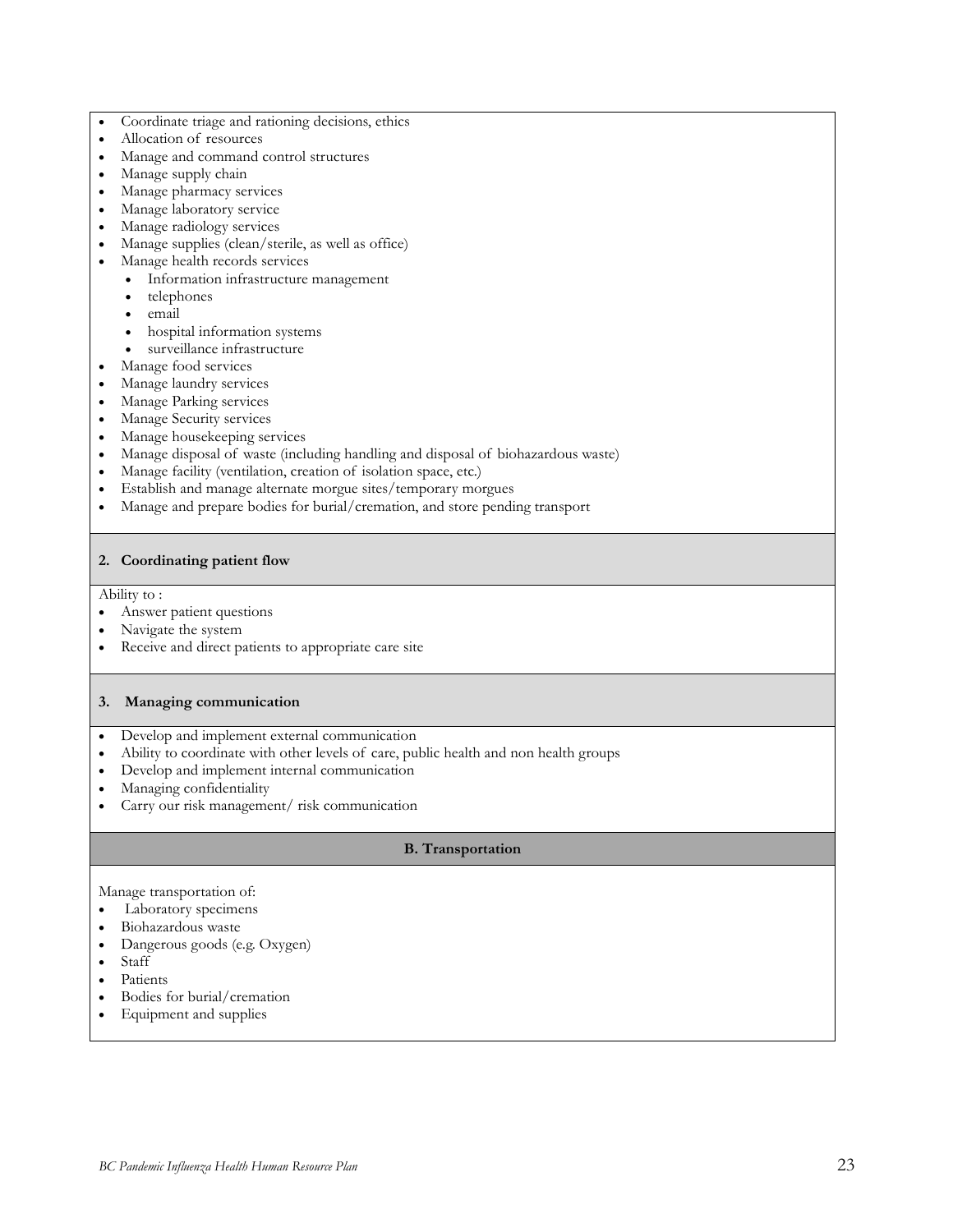#### **C. Education**

#### **1. Educating health care providers including alternate care providers**

Educate health care providers about:

- Provincial emergency and pandemic preparedness
- Individual preparedness (e.g. wills, stockpiling OTC meds, etc.)
- Influenza and pandemic influenza
- Personal protective equipment and immunization
- Advanced directives, chain of command, responsibilities, ethics
- Self screening for influenza illness and for stress/ability to continue working
- Assessment, triage, management protocols (patient with and without comorbidities): within healthcare settings, within community/PHC settings (e.g., pharmacy, teletriage, schools)
- Infection control and occupational health and safety
- Immunization (delivery, safety, etc)
- Deciding to discontinue/continue working

## **2. Educating the general public**

Educate the public about:

- Influenza in general and pandemic influenza in particular
- Ethical considerations and decision-making framework of BC's health system
- Disease prevention strategies
- Self-care (includes responding to questions by phone, in-person, web)
- Individual preparedness (e.g. caring for ill family members, palliative care, wills, etc.)

#### **D. Infection control/occupational health and safety**

Ability to:

- screen staff for illness
- Identify staff who through other illness or burn out, need assistance/rest.
- Develop surveillance programs
	- For disease
	- For adverse events of immunization and therapy
- Monitor and manage workplace and patient safety For disease
	- Identify hazards/problems
	- Provide on-going education and training
	- Rectify hazards
- Advise health care providers regarding appropriate patient placement to minimize/prevent infectious disease transmission

#### **E. Public Health / Care for well persons**

#### **1. Immunization**

#### Ability to:

- Organize and conduct mass immunization clinics in a community setting
- Screen for eligibility for immunization
- Obtain consent for immunization
- Perform an assessment of medical history, contraindications, allergies, etc.
- Dispense vaccine
- Administer vaccine
- Implement appropriate vaccine safety (maintenance of cold chain during storage and transport)
- Identify and manage initial adverse reactions/events
- Monitor for adverse events associated with immunization among members of the public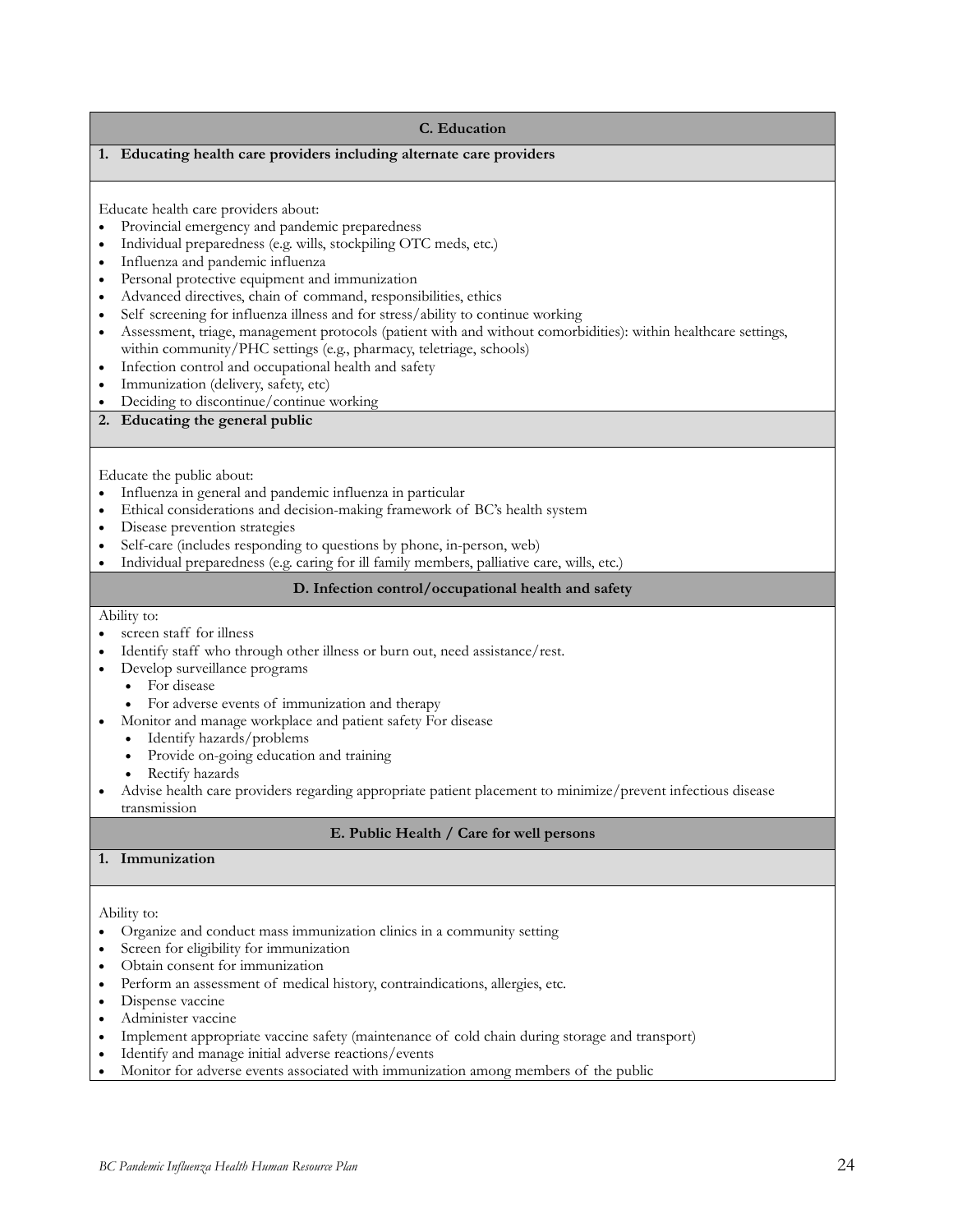|                                         | 2. Prophylaxis                                                                                                      |  |
|-----------------------------------------|---------------------------------------------------------------------------------------------------------------------|--|
|                                         |                                                                                                                     |  |
|                                         |                                                                                                                     |  |
|                                         | Ability to                                                                                                          |  |
| $\bullet$                               | Screen persons for eligibility for antiviral prophylaxis                                                            |  |
| $\bullet$                               | Obtain consent for antiviral prophylaxis                                                                            |  |
| $\bullet$                               | Prescribe antivirals for prevention of influenza                                                                    |  |
| $\bullet$                               | Dispense antivirals for prevention of influenza (public health or hospital supply).                                 |  |
| F. Care for ill patients with influenza |                                                                                                                     |  |
| 1.                                      | <b>Competencies Across Care Settings</b>                                                                            |  |
|                                         |                                                                                                                     |  |
|                                         |                                                                                                                     |  |
|                                         | Taking a medical history                                                                                            |  |
|                                         | Examining the chest                                                                                                 |  |
| $\bullet$                               | Performing a complete physical exam                                                                                 |  |
| $\bullet$                               | Interpreting the results of history, physical exam, chest x-ray, laboratory and point of care testing               |  |
| $\bullet$                               | Prescribing medication                                                                                              |  |
| $\bullet$                               | Triaging patients to appropriate location: in community, to care location; in ED to level of care                   |  |
| $\bullet$                               | Deciding to refer patient for assessment by staff with greater competency                                           |  |
| $\bullet$                               | Discharging patient home or to another care setting                                                                 |  |
| $\bullet$                               | Deciding on palliative care/withdrawal of care                                                                      |  |
| $\bullet$                               | Certification of death                                                                                              |  |
| $\bullet$                               | Designing and implementing rehabilitation programs                                                                  |  |
| $\bullet$                               | Psychosocial support                                                                                                |  |
| 2.                                      | <b>Supports Across Care Settings</b>                                                                                |  |
|                                         |                                                                                                                     |  |
| $\bullet$                               | Activities of daily living                                                                                          |  |
| $\bullet$                               | Delivery of food etc (community only)                                                                               |  |
|                                         | Care for dependents (community only)                                                                                |  |
|                                         | 3. Technical skills by Care Setting:                                                                                |  |
|                                         |                                                                                                                     |  |
| $\bullet$                               | Community/PHC: measuring temperature, pulse, blood pressure, taking blood, obtaining NP swabs, other cultures       |  |
|                                         | (e.g. skin swabs, urine), 02 sats                                                                                   |  |
|                                         | ED/Acute Care/LTC: Community/PHC skills PLUS ECG, Chest x-ray, performing IM injections, starting                   |  |
|                                         | intravenous lines, maintaining intravenous lines (site and tubing), setting up oxygen for administration; checking  |  |
|                                         | oxygen administration sets, administering oral, inhaled, iv and IM medication, suctioning non-intubated and trachea |  |
|                                         | patients, insertion, maintenance of Foley catheters                                                                 |  |

• Critical Care: ED/Acute Care/LTC skills PLUS intubation, ventilation, central and arterial line insertion and maintenance, administration of medication by continuous infusion, suctioning, ACLS, management of inotropes and vasopressors, management of insulin infusions, management of dialysis.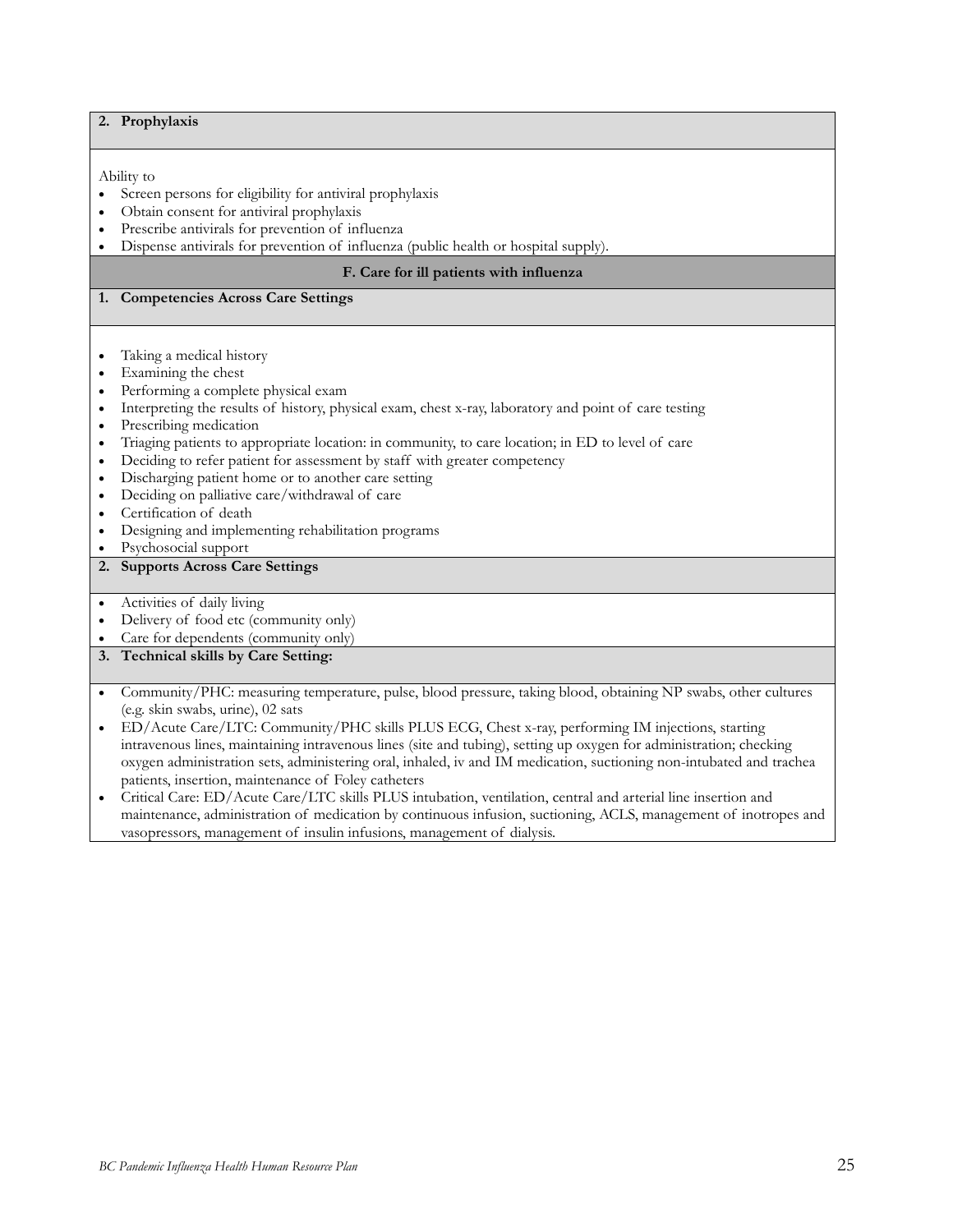# <span id="page-27-0"></span>**Appendix B: Competency-Based Approach: Key Questions for planners (Taken from Tomblin Murphy et al., 2006)**

**Requirements for providers How many providers are required to meet the population need? Demographics:**

**What is the population size of your geographic planning area?**

**What is the population breakdown by age and gender?**

**What is the relevant size of your population that routinely requires care that cannot be provided in your local area?**

**How is your population geographically dispersed? (those at high risk of complex illness, and barriers in accessing care)**

**What are the geographic barriers to provide support at home for the ill?** 

**Who is responsible for gathering this information? Where would the information be available?**

**Health Status: Attack Rate, Morbidity and Mortality Rates**

**What are the available sources of up to date information for your area related to number of cases of reportable diseases (e.g., Pandemic Influenza) and hospitalizations during pandemic waves? How can you use this information for planning and how can you collect actual data to assist on-going planning?**

**Are there geographic mapping resources available to assist in deployment planning and how would this be opbtained?**

**Level of Service:**

**What is the expected distribution of patients across care settings (e.g., community clinics/PHC, ED/acute care hospital, ICUs)? And what is the most reliable way of determining this distribution?**

**How many people will require supportive care at home (e.g. meals, medication delivery)?**

**Who is designated as responsible for coordinating the organization of health care delivery in each care setting? And do they have an alternate backup?**

**What are the usual patient volumes by each of the care settings?**

**What information systems will be required? Who will update them? And how often?**

#### **Competencies Required:**

What are the competencies necessary for the care of both the well and the ill in each of the care settings (i.e., community clinics/PHC, **ED/acute care hospital/ ICUs)?**

#### **Supply of Providers**

**How many providers are or will be available to deliver health care services to the population? Health Care providers:**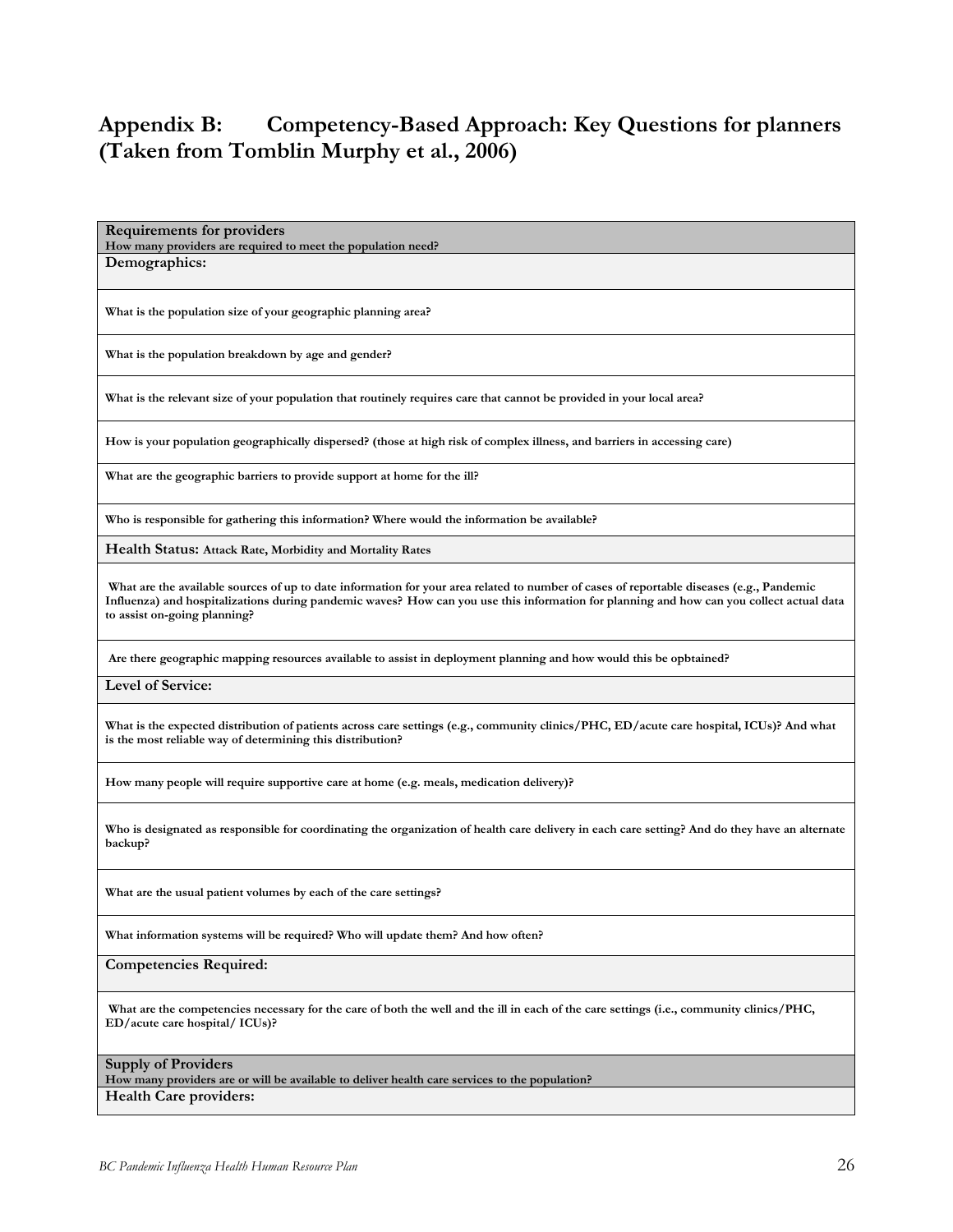**How many of each health care profession are available in your area?**

**How will you update provider workforce information during a pandemic?**

**Have you matched the required competencies with the available health care professionals?**

**Have you consulted with the Ministry of Health regarding the expedited registration of retired or inactive staff? Who would you contact within the Ministry?**

**Stock of Providers:**

**Refers to number of registered health care providers available to provide health care services ( also includes those who left practice for retirement or other reasons but remain registered)**

**How will you engage key stakeholders to assist you in planning for provider stock information? And who would these stakeholders be?**

**What mechanism will you employ to update information during a crisis? And who will coordinate this?**

**Who would you contact to find out how many providers are training in your area, and in what professions?**

**How many licensed health care providers live or work in your area? Or adjacent areas? How many are retired or working outside their field but are willing and available? If you were to use these individuals which stakeholders need to be engaged in the process (e.g., MoH, HEABC, Unions, etc.)**

**What are the influenza care competencies of your local providers? How will you determine this?**

**Have you considered using a provider self-assessment tool?**

**Whose job will it be to engage providers?**

**Who will be responsible for gathering the self-assessment information? Is there someone within your team who can use that information to plan influenza competency training sessions? Who would run these training sessions?**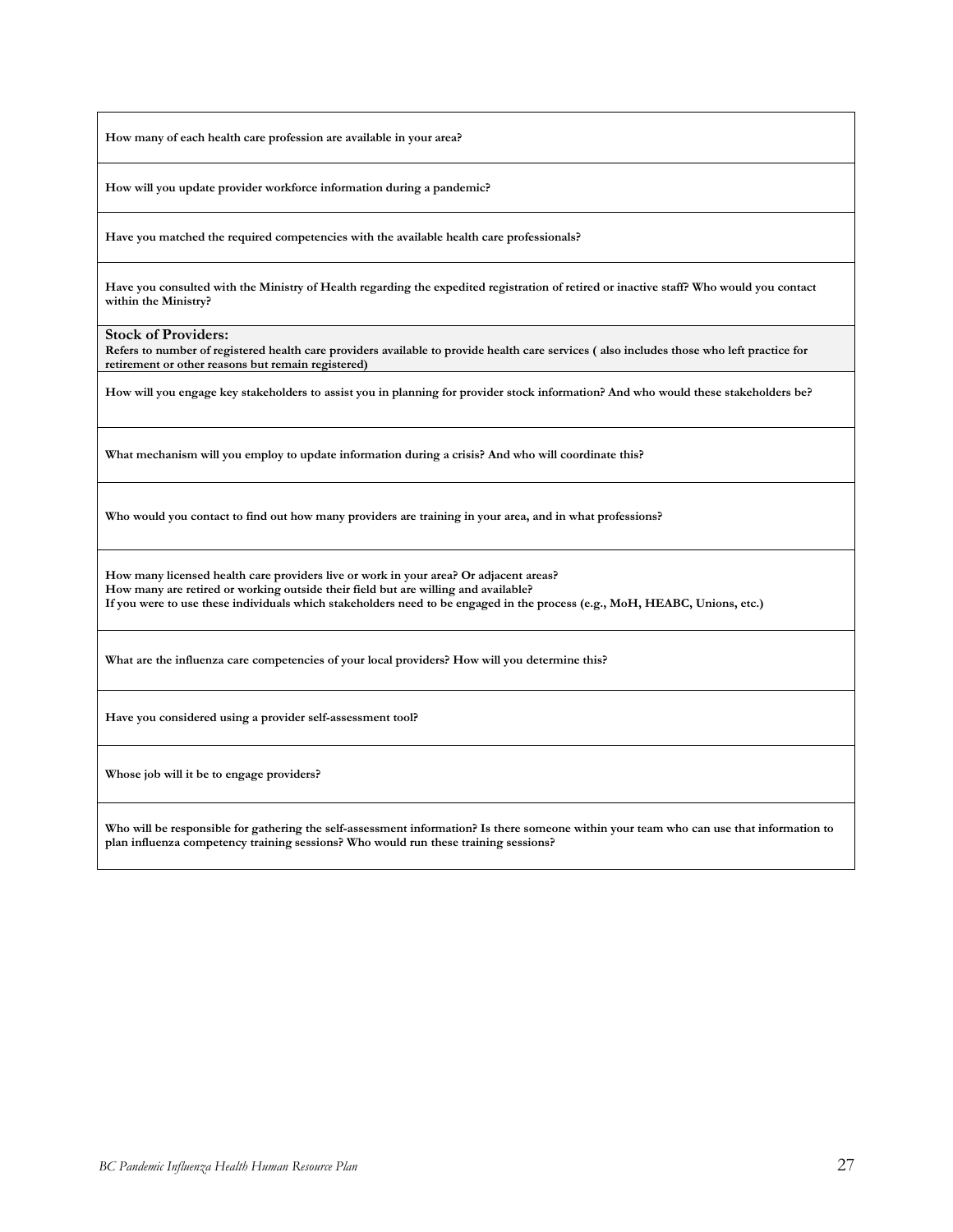**Activity Rates:**

**Refers to the number of hours spent in the delivery of patient care service (i.e., worked hours).**

**How activity rate information will be maintained during a pandemic influenza crisis? Who will be responsible for gathering the information?**

**How many of health providers in your area are working full time, part time or casual? Where will you find the information? Have you engaged health provider leaders in pandemic planning?**

**Can you assume most providers will work full-time during a pandemic crisis?**

**Participation Rates:**

**Refers to the proportion of the stock involved in the delivery of patient care.**

**What percentage of your primary health care workforce is involved in direct patient care?**

**What percentage of your ED/acute care hospital workforce is involved in direct patient care?**

**How will you access this information before a pandemic influenza crisis?**

**What alternative sources of information can you employ during a pandemic influenza crisis?**

**Is there a provider self assessment tool used to determine the level of influenza care competencies among those not involved in direct patient care (i.e., those in administration or research)?**

**Work and Productivity of Providers: Refers to the average rate of services per hour of work delivered to people requiring care.**

**How many vaccines can a public health nurse administer, on average per day?**

**How many possible influenza patients can be assessed each hour in a flu assessment clinic with a particular range of providers?**

**How many people can a family physician assess per day (e.g., 40 per day which is 5 per hour)?**

**How many prescriptions can pharmacist fill per day, in addition to providing communication, education, and advocacy?**

**Who will coordinate human resource scheduling in your area? ICUs? ER/Acute Care Hospitals? Community Clinics? ALC? Homecare?**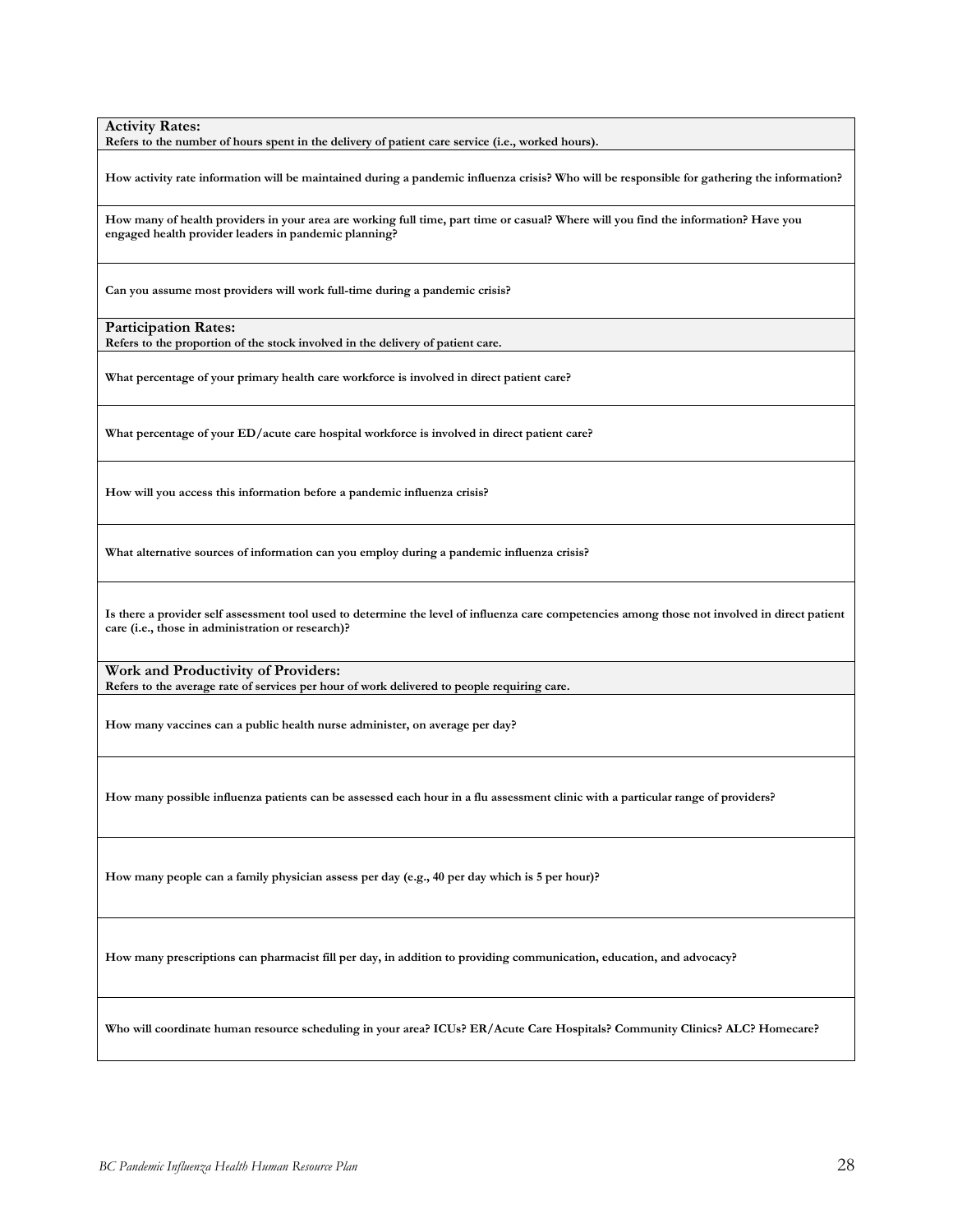**How will staff burnout be identified and prevented?**

**How will you plan for critical skills shortages?**

**Are there programs, policies or procedures that could be considered and put in place before a pandemic crisis?**

**Competencies Supplied:**

**The variety of competencies that can be supplied by the available stock of providers across care settings. Different health care providers, even within the same profession, will have different levels of competencies.**

**How will the competencies that could be supplied in your area by care setting be estimated? And how does this compare with the competencies required in your area by care setting?**

**How will the gap between the existing competencies and the population need in your area be addressed?**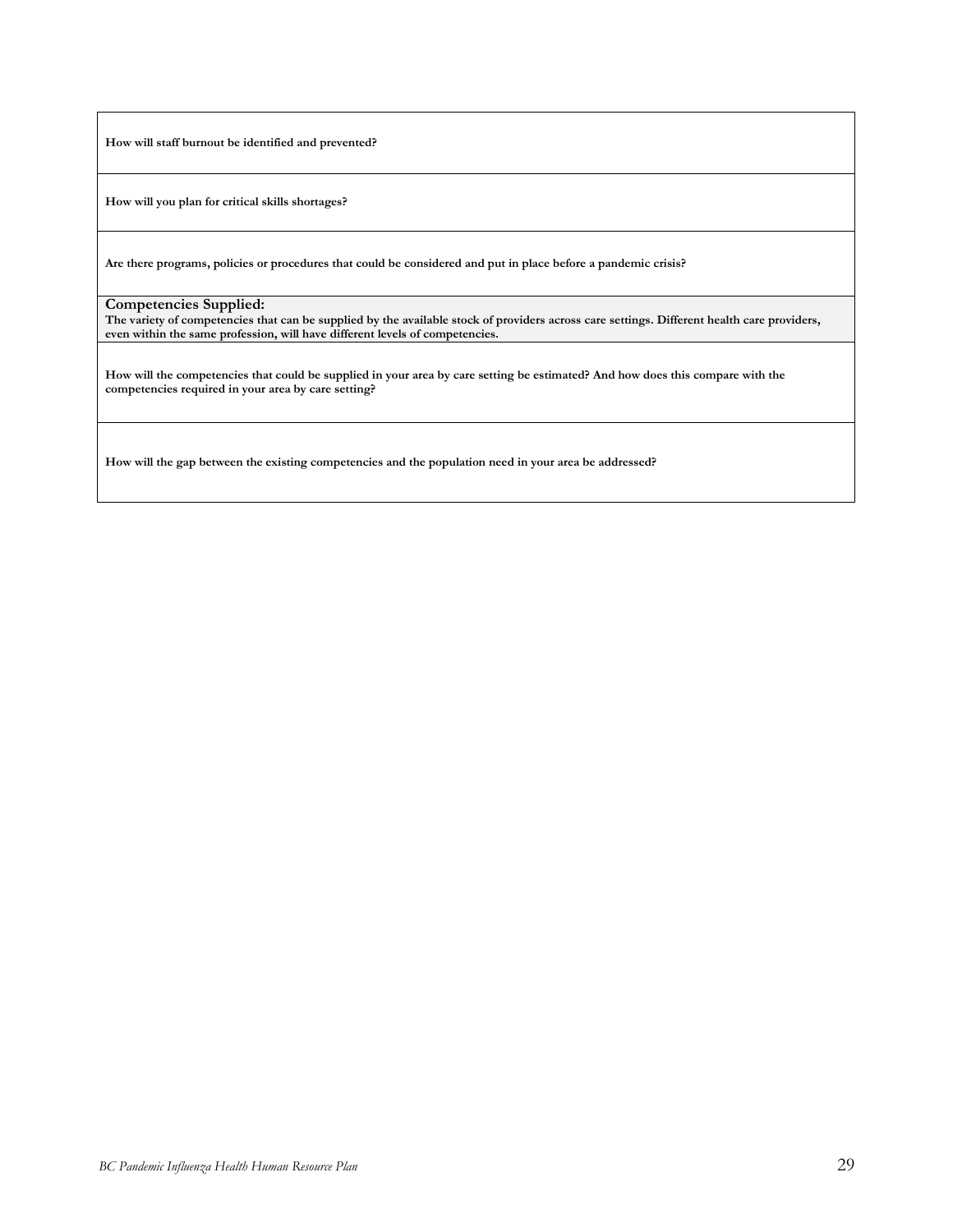# <span id="page-31-0"></span>**Appendix C: Key Priority Health professions**

# **Nurses**

## **Registered Nurses (RN)**

#### **Regulatory Body:**

• College of Registered Nurses of British Columbia (CRNBC) - [www.crnbc.ca](http://www.crnbc.ca/)

#### **Regulation:**

• [http://www.bclaws.ca/EPLibraries/bclaws\\_new/document/LOC/freeside/--%20H%20--](http://www.bclaws.ca/EPLibraries/bclaws_new/document/LOC/freeside/--%20H%20--/Health%20Professions%20Act%20RSBC%201996%20c.%20183/05_Regulations/23_284_2008.xml) [/Health%20Professions%20Act%20RSBC%201996%20c.%20183/05\\_Regulations/23\\_284\\_2008.xml](http://www.bclaws.ca/EPLibraries/bclaws_new/document/LOC/freeside/--%20H%20--/Health%20Professions%20Act%20RSBC%201996%20c.%20183/05_Regulations/23_284_2008.xml)

#### **Union:**

• British Columbia Nurses Union (BCNU) - [http://www.bcnu.org/about\\_bcnu/JoinBCNU/JoinContactInfo.htm](http://www.bcnu.org/about_bcnu/JoinBCNU/JoinContactInfo.htm)

### **Licensed Practical Nurses (LPN)**

#### **Regulatory Body:**

• College of Licensed Practical Nurses of British Columbia (CLPNBC) - [www.clpnbc.ca](http://www.clpnbc.ca/)

#### **Regulation:**

• <http://www.clpnns.ca/regulation/lpnactregulations.html>

#### **Union:**

- Hospital Employees' Union (HEU): [www.heu.org/](http://www.heu.org/)
- UFCW: <http://www.ufcw.ca/>
- BC Government Employees' Union (BCGEU): <http://www.bcgeu.ca/>

### **Nurse Practitioner (NP)**

#### **Regulatory Body:**

• College of Registered Nurses of British Columbia (CRNBC) - [www.crnbc.ca](http://www.crnbc.ca/)

#### **Regulation:**

- [http://www.bclaws.ca/EPLibraries/bclaws\\_new/document/LOC/freeside/--%20H%20--](http://www.bclaws.ca/EPLibraries/bclaws_new/document/LOC/freeside/--%20H%20--/Health%20Professions%20Act%20RSBC%201996%20c.%20183/05_Regulations/23_284_2008.xml) [/Health%20Professions%20Act%20RSBC%201996%20c.%20183/05\\_Regulations/23\\_284\\_2008.xml](http://www.bclaws.ca/EPLibraries/bclaws_new/document/LOC/freeside/--%20H%20--/Health%20Professions%20Act%20RSBC%201996%20c.%20183/05_Regulations/23_284_2008.xml)
- [http://www.health.gov.bc.ca/msp/infoprac/np/s1-nurseprac\\_in\\_bc.pdf](http://www.health.gov.bc.ca/msp/infoprac/np/s1-nurseprac_in_bc.pdf)

#### **Union:**